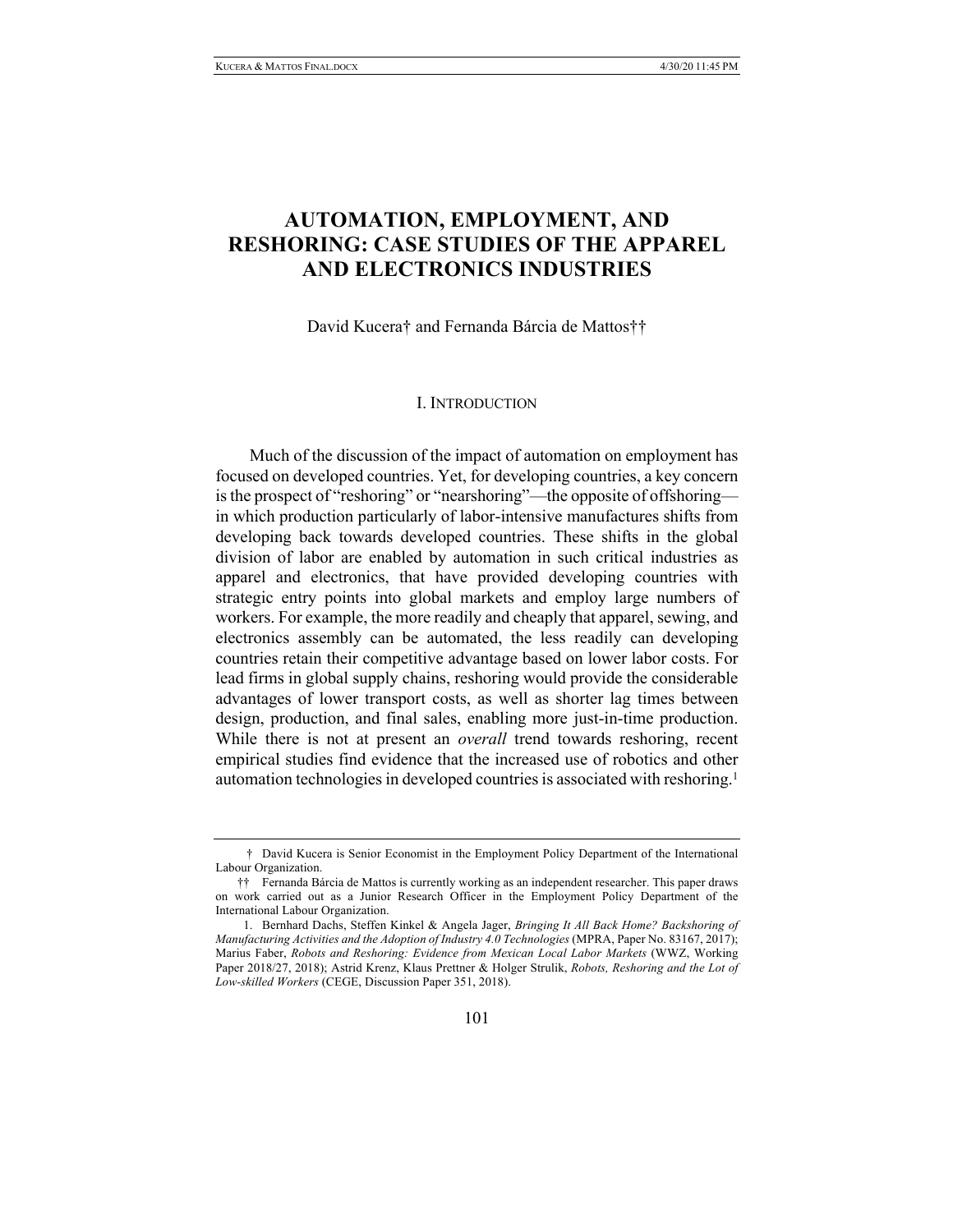The concern for developing countries is heightened when one considers the figures for risk of potential automation in different occupations via a method developed by Carl Benedikt Frey and Michael Osborne and applied in theirs and other widely-cited studies.2 The purported risk of potential automation by computer-controlled equipment in the next ten years or so is 99% for hand sewers, 89% for sewing machine operators, and 95% for electrical and electronic equipment assemblers. These figures are high because the occupations are classified as being comprised largely of routine work that is judged to be more amenable to automation. Since developing countries have much higher shares of such occupations than developed countries, the method inevitably yields the result that the country-wide share of jobs at high risk (70% or greater) of potential automation is considerably higher in developing than developed countries.

Yet, computer-controlled automation is not particularly new, and developing countries have always had higher shares of routine work than developed countries. If technological feasibility were the decisive consideration, then more production would be (or would soon be) automated in developing as opposed to developed countries. Most typical of computercontrolled automation are robots, whose diffusion has been facilitated by rapidly expanding capabilities and falling costs. But, as Figure 1 shows, the geographical distribution of robots is highly concentrated in developed countries and, more recently, in China—suggesting that technological feasibility is not the decisive consideration.

<sup>2.</sup> Carl Benedikt Frey and Michael Osborne, *The Future of Employment: How Susceptible are Jobs to Computerisation?* (Oxford Martin Programme on Technology and Employment, 2013), a revised version of which was published in 114 TECH. FORECASTING & SOC. CHANGE 254 (2017*)*; Jae-Hee Chang and Phu Huynh, *ASEAN in Transformation: How Technology is Changing Jobs and Enterprises* (Bureau for Employers Activities, Working Paper No. 9, 2016); WORLD BANK, WORLD DEVELOPMENT REPORT 2016: DIGITAL DIVIDEND (2016).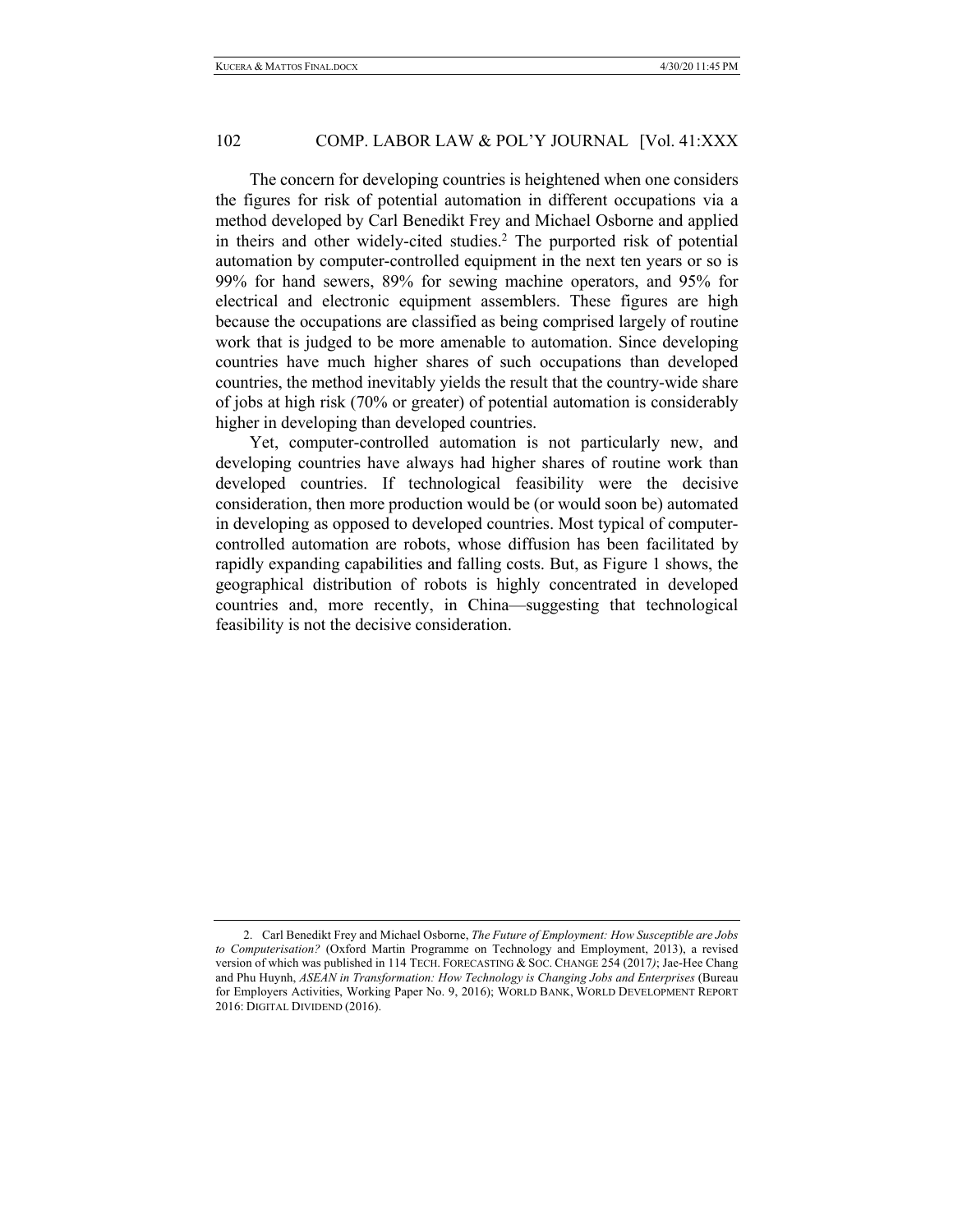

The authors of these studies clearly state that their results refer to the probability that a job *could be* automated, whereas they are often misrepresented or misunderstood as the probability that a job *will be* automated. These are two fundamentally different things: for while the former is purely a technological consideration, the latter is also an economic consideration, depending on the relative costs of labor and automation technologies, and ultimately, on whether investing in new automation technologies is at least as profitable as existing alternatives. Since applying this method to different countries is entirely driven by differences in the distribution of workers among occupations, the gap between the probability that a job *could be* automated and the probability that a job *will be* automated is systematically larger in countries with lower labor costs. In other words, equating *could be* with *will be* is particularly problematic for developing countries. Moreover, a method developed by Melanie Arntz *et al*. that more fully accounts for the variety of tasks within occupations yields much lower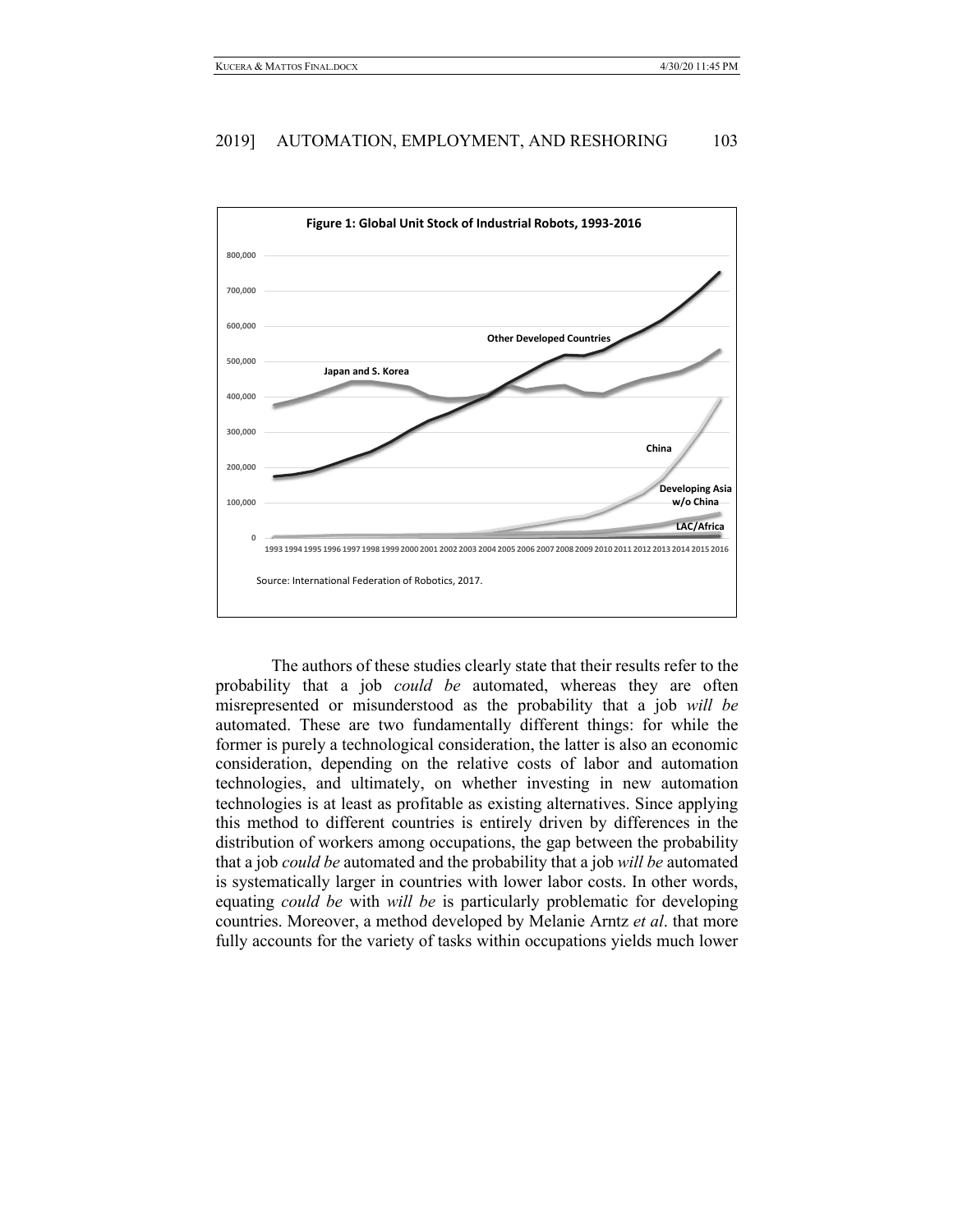estimates than Frey and Osborne's method of the country-wide share of jobs at high risk of potential automation.<sup>3</sup>

In contrast with these prior studies, the ambition of this paper is not to look at all occupations and industries within a country to provide a countrywide assessment, useful as that general approach may be in its own right. Rather, we provide more in-depth case studies of the apparel and electronics industries, in which we focus on the companies that are makers and users of industrial robots and other automation technologies. This provides more of a shop floor perspective on the technological bottlenecks to the use of automation in these industries. We have noted that these industries have been strategically important for developing countries, and they have also experienced extensive offshoring of production in recent decades. We also focus on these industries, because they illustrate challenges to the automation of seemingly routine work, as well as the technological bottlenecks that are specific to each.

This paper argues that technological feasibility is not the decisive consideration in the diffusion of new automation technologies. The paper also argues that the high figures for the risk of potential automation noted above appear overstated and do not adequately convey the considerable technological bottlenecks involved in automation in the apparel and electronics industry, particularly for sewing operations and the assembly of electronics components. Tasks that may appear routine for humans may in fact be very difficult for machines. Moreover, the skills involved in sewing and electronics assembly may be underestimated, perhaps in part the result of the tendency to equate low pay with low skill. There may be a gender dimension to this as well, as production workers in these industries are disproportionately female, and there are studies showing that occupations with high shares of women workers are devalued.<sup>4</sup>

The paper next presents the case studies of the apparel and electronics industries, looking at the global distribution of employment and exports among leading developed and developing countries, patterns of offshoring and reshoring, as well as industry-specific discussions around reshoring, and the use of robots among leading countries. Central to the case studies are the descriptions of recent technological developments, illustrating how companies are wrestling with challenges, particularly in sewing operations and the assembly of electronics components, in contrast to the production of electronics components. The case studies contain their own

<sup>3.</sup> Melanie Arntz, Terry Gregory & Ulrich Zierahn, *The Risk of Automation for Jobs in OECD Countries: A Comparative Analysis* (OECD Social, Employment and Migration Working Paper No. 189, 2016).

<sup>4.</sup> E.g., Asaf Levanon, Paula England & Paul Allison, *Occupational Feminization and Pay: Assessing Causal Dynamics Using 1950-2000 U.S. Census Data*, 88 SOC. FORCES 865 (2009).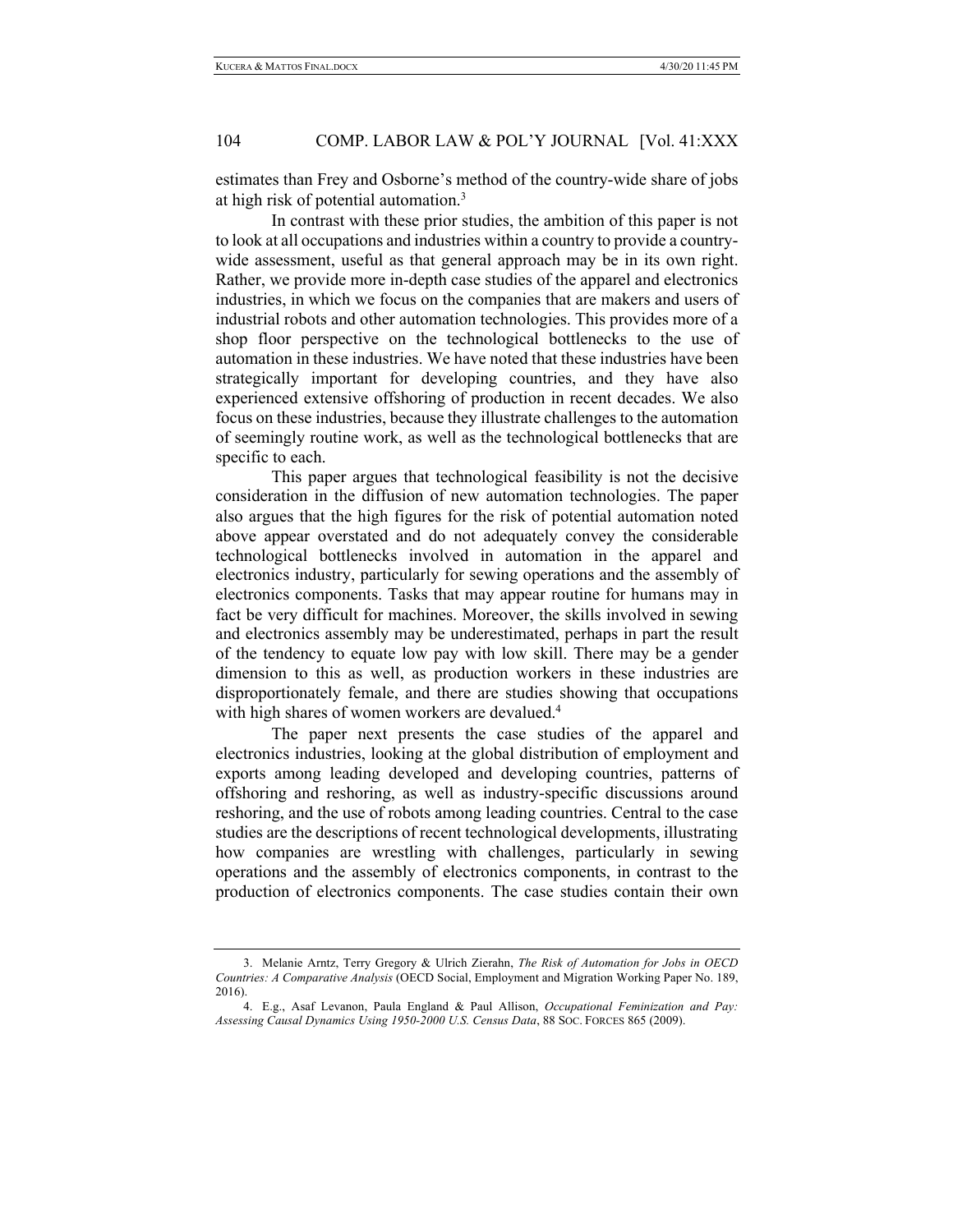conclusions, and the paper closes with more general observations about the impact of automation on employment and the global division of labor.

#### II. THE APPAREL INDUSTRY

The apparel industry has experienced extensive offshoring from developed to developing countries in recent decades, and is also one of the most important industries as regards integration into global supply chains, along with the automobile and electronics industries. <sup>5</sup> Table 1 gives a sense of the extent of offshoring in the last fifteen years, from developed to developing countries, particularly in Asia. The table shows exports for and numbers of formal employees in the industry for the world's top ten apparel exporters, accounting for 87% of global apparel exports as of 2015. For the eight developing exporters shown in the upper panel of the table, apparel exports totaled \$287 billion in 2015 and employment increased from 6.5 million in 2000 to 15.5 million around 2015. China is by far the most important among these eight in terms of exports and employment, accounting for 61% of their exports as of 2015 (67%, if one includes Hong Kong) and with its share of employment holding steady at about 50% over these years.

For 2015, apparel exports for the European Union (EU) totaled \$112 billion—second only to China—compared to \$6 billion for the United States. The much larger volume of exports from the European Union 28 than the United States is striking, suggesting that EU producers have been much better at holding their own in global markets than their counterparts in the United States. <sup>6</sup> Yet employment has dropped sharply in both the EU and the United States since 2000: by 42% in the former and 66% in the latter. While in 2000, the European Union 28 and United States accounted for 30% of employment in the industry among these ten exporters, this plummeted to just 9% around 2015, a massive compositional shift in employment in such a short span of time.

<sup>5.</sup> Timothy Sturgeon and Olga Memedovic, *Mapping Global Value Chains: Intermediate Goods Trade and Structural Change in the World Economy* (UNIDO, Working Paper 05/2010, 2011)

<sup>6.</sup> It may be the case, however, that this reflects a higher share of imported intermediates embodied in EU 28 than U.S. apparel exports.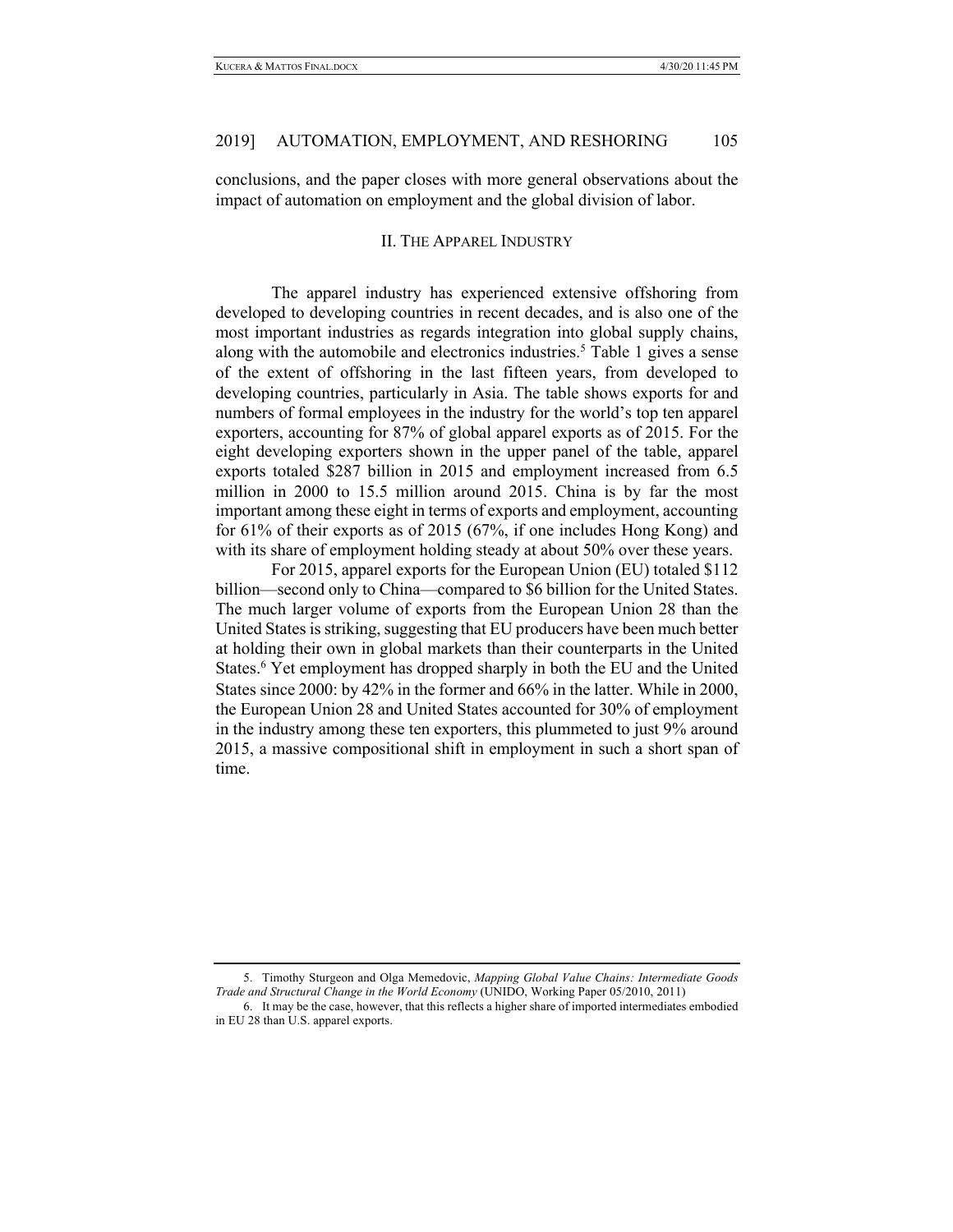| Table 1: Exports and Formal Employees in Top 10 Apparel Exporters |                |                   |                          |  |  |  |  |
|-------------------------------------------------------------------|----------------|-------------------|--------------------------|--|--|--|--|
|                                                                   | Exports, 2015  | Formal employees, | Formal employees,        |  |  |  |  |
|                                                                   | US\$, billions | 2000 <sup>1</sup> | around 2015 <sup>2</sup> |  |  |  |  |
| China                                                             | 175            | 3,284,000         | 7,661,200                |  |  |  |  |
| Bangladesh                                                        | 26             | 1,037,310         | 2,827,468                |  |  |  |  |
| Vietnam                                                           | 22             | 511,364           | 2,314,288                |  |  |  |  |
| Hong Kong, China                                                  | 18             | 28,200            | 11,650                   |  |  |  |  |
| India                                                             | 18             | 469,195           | 1,342,454                |  |  |  |  |
| Turkey                                                            | 15             | 164,212           | 563,593                  |  |  |  |  |
| Indonesia                                                         | 7              | 761,183           | 787,782                  |  |  |  |  |
| Cambodia                                                          | 6              | 203,612           | N/A                      |  |  |  |  |
| <b>Total: Developing</b>                                          | 287            | 6,459,076         | 15,508,435               |  |  |  |  |
| <b>EU 28</b>                                                      | 112            | 2,279,365         | 1,314,928                |  |  |  |  |
| <b>US</b>                                                         | 6              | 498,472           | 167,223                  |  |  |  |  |
| Total: Developed                                                  | 118            | 2,777,837         | 1,482,151                |  |  |  |  |

Sources: WTO, World Trade Statistical Review, 2016; Refers to SITC 84: Articles of apparel and clothing accessories, and does not include footwear.

UNIDO, INDSTAT2, 2017: Refers to ISIC (rev. 4) 14 and 15: Wearing apparel, fur, leather, leather products and footwear. Note 1: Bangladesh, 1998.

Note 2: China, 2014; Bangladesh, 2011; Vietnam, 2014; Hong Kong, China, 2015; India, 2015; Turkey, 2015; Indonesia, 2015; EU 28, 2015, except Ireland, 2012; Malta, 2011; Slovenia, 2014; US, 2015.

In spite of these trends, there is considerable interest in the prospects for reshoring as well as nearshoring in the apparel industry. A study by consulting firm A.T. Kearney documented over 700 cases of reshoring to the United States in recent years, 12% of these for the apparel industry.<sup>7</sup> Similarly, the U.S.-based Reshoring Initiative documented 75 cases of reshoring to the United States for the textile and apparel industries from 2007 to 2015, resulting in the creation 3,226 jobs.<sup>8</sup> Yet, this does not mean that there was more reshoring than offshoring in the industry—that is, that there was *net* reshoring, in terms of either production or employment. It is instructive in this regard to consider more long-run employment trends in the U.S. industry. From around 1.5 million employees in the 1960s, employment has dropped sharply to well under 200,000 employees in recent years (UNIDO, 2017). This decline resulted in a shortage of skilled operatives as well as technicians to maintain sewing machines, which is argued by industry insiders to be one of the key impediments to reshoring to the United States. 9

<sup>7.</sup> A.T. KEARNEY, THE TRUTH ABOUT RESHORING: NOT WHAT IT'S CRACKED UP TO BE (2014). The apparel industry ranked third among industries in this regard. Other industries in the top four were electrical equipment, appliances and components, at 16%; transportation equipment, at 14%; and computers, and electronics at 11%.

<sup>8.</sup> Robin Anson, *Editorial: Reshoring—A Renaissance for the Textile and Apparel Industries in Advanced Economies or a Passing Fad?*, 180 TEXTILE OUTLOOK INT'L 4 (2016).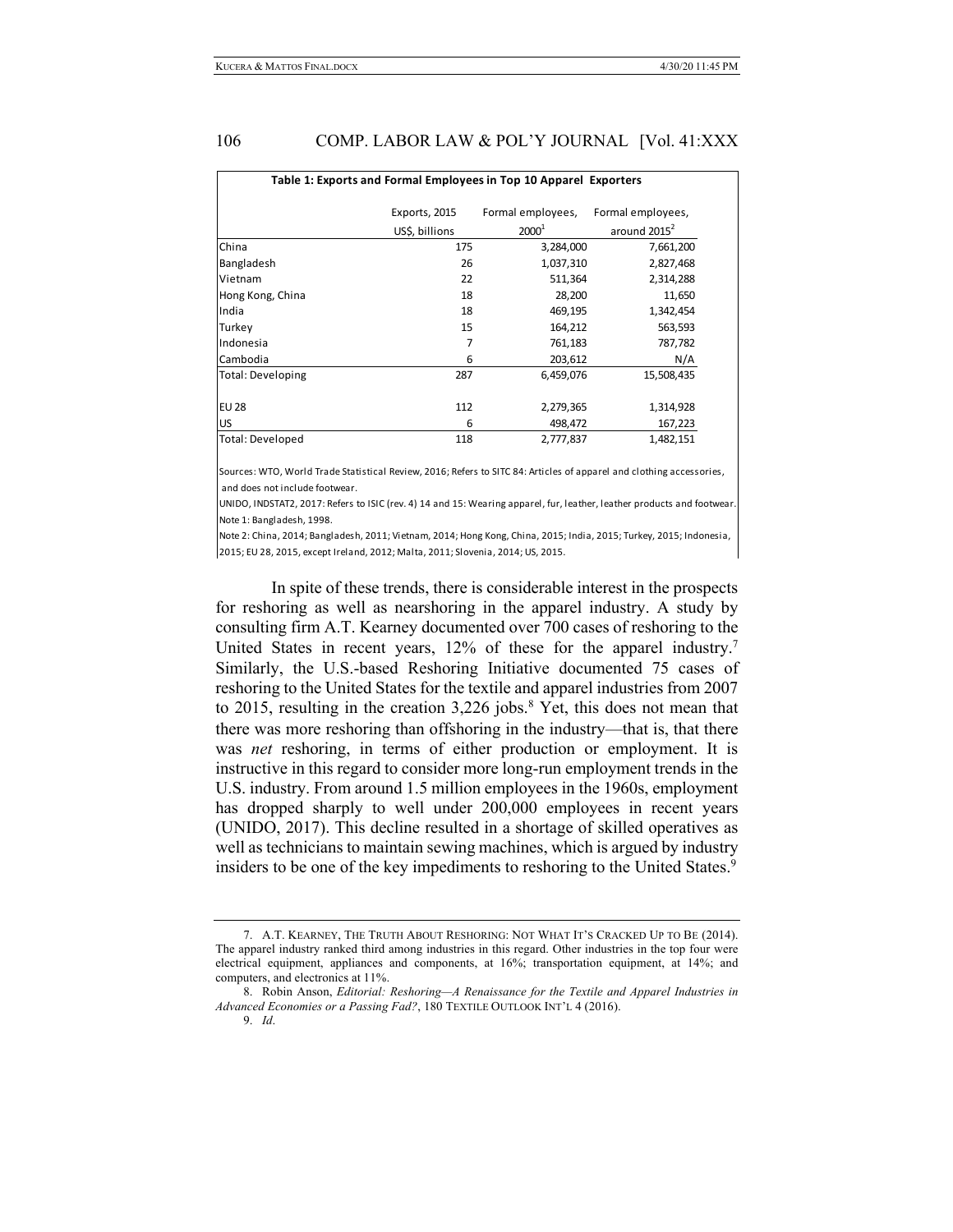Yet, a number of reasons have been advanced in favor of reshoring, particularly in light of rising labor costs in many developing countries. These include the potential for reduced transport costs and delivery times, less surplus inventory sold at discounts as production becomes more just-in-time, closer proximity to designers, improved product quality, reduced corporate social responsibility risk, and improved brand image.<sup>10</sup> The last of these are particularly important for luxury brands, for which part of their cachet is their association with a particular country, such as Burberry in the United Kingdom and Brooks Brothers in the US, both of which have reshored apparel production in recent years for this reason.<sup>11</sup> Might such examples of reshoring be spearheading a trend that could significantly affect the overall global division of labor in the industry? One study based on interviews of members of the U.S. Fashion Industry Association in 2014 suggests not, concluding that "it is not realistic to expect a substantial return of apparel manufacturing in the United States at least in the near future."12 This contrasts sharply with the findings of a survey of apparel sourcing executives and managers, as well as industry participants, undertaken in 2018, featured in the McKinsey and Company report *Is apparel manufacturing coming come?*  The survey found that "79 percent of respondents in our survey believe that a step change in nearshoring for speed is highly/somewhat likely by 2025."<sup>13</sup> In terms of the nearshoring of production for sales to the North American market, much of this was expected to be in Central America, but survey respondents replied that they expected fully 30% of such production to be in the United States. The report argues that the economic viability of such nearshoring and reshoring depends critically on the use of new automation technologies in apparel production.

How the dynamic between automation and reshoring plays out depends on the potential of new automation technologies in the industry and the extent to which these could address concerns about the shortage of skilled operatives (in the United States, if not the European Union 28) as well as overcome developing countries' competitive advantage based on lower labor costs. There are a number of potentially relevant technological developments in the industry in this regard, including automated fabric cutting and apparel

<sup>10.</sup> *Id*.

<sup>11.</sup> Paul Davidson, *Some apparel manufacturing 'reshoring' to USA*, USA TODAY (July 4, 2013), https://www.usatoday.com/story/money/business/2013/07/04/some-apparel-manufacturing-returns-tous/2454075/; Pamela Robinson & Linda Hsieh, Reshoring: *A Strategic Renewal of Luxury Clothing Supply Chains*, 9 OPERATIONS MGMT RESEARCH 89 (2016).

<sup>12.</sup> Sheng Lu, Reshoring Apparel Manufacturing in the United States? Perspectives from Branded Manufacturers and Marketers (BM&M*)*, INT'L TEXTILE & APPAREL ASS'N ANNUAL CONFERENCE PROCEEDINGS, Nov. 2015, at 2.

<sup>13.</sup> MCKINSEY & COMPANY, IS APPAREL MANUFACTURING COMING HOME? NEARSHORING, AUTOMATION, AND SUSTAINABILITY—ESTABLISHING A DEMAND-FOCUSED APPAREL VALUE CHAIN 8 (2018).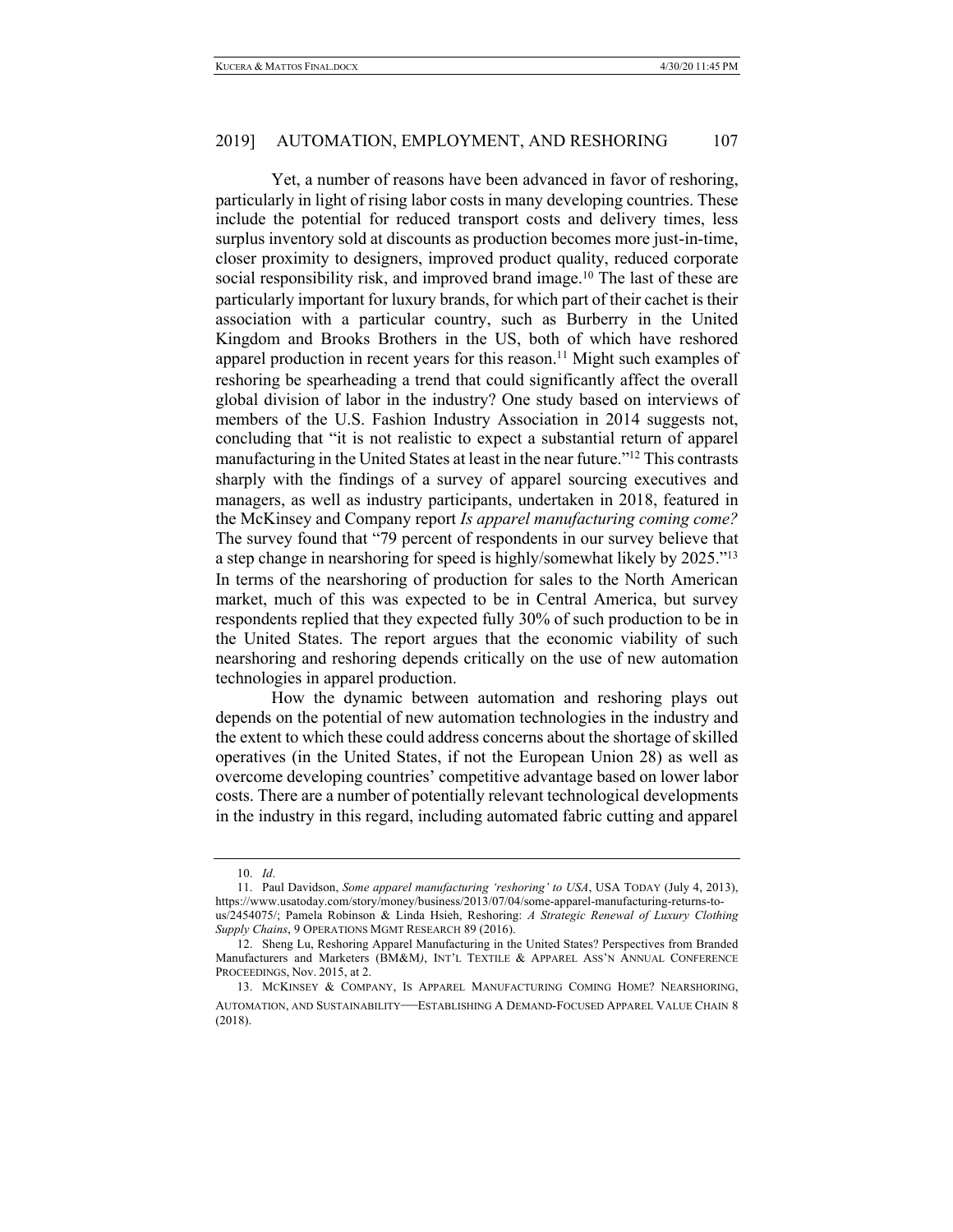knitting, seamless garments, and 3-D printing. We focus on automated sewing, as it has received the most attention in the industry.

#### III. AUTOMATION IN THE APPAREL INDUSTRY

While the automobile and electronics industries have been leaders in terms of adopting new automation technologies, particularly robotics, the apparel industry has been a laggard. This is suggested by a summary of a roundtable discussion of over twenty-five apparel sourcing executives hosted in 2016 by the consulting firm McKinsey and Company: "Advances in virtual design, digital printing, robotics, and automation are transforming the way companies in many industries design and make their products. Yet . . . the majority of participants felt that the apparel industry is at a very early stage in terms of adopting these approaches."14

The impression of the apparel sourcing executives is confirmed by data from the International Federation of Robotics database. Shown in Table 2 are the number of robots sold in the textiles, apparel, and footwear industries in the ten countries with sales of ten or more robots in any given year between 1993 and 2016. As the database does not provide more detailed breakdown, textiles are grouped together with apparel and footwear, and so the table overstates the use of robots in apparel and footwear, the subject of this study. This is all the more so in that the production of textiles generally lends itself more readily to automation than the production of apparel and footwear, and so a disproportionate share of robots is likely to be in textiles. One must also bear in mind that some of these robots are used in ancillary operations, such as packaging, rather than in direct production.

<sup>14.</sup> MCKINSEY & COMPANY, THE STATE OF FASHION 2017 44 (2016).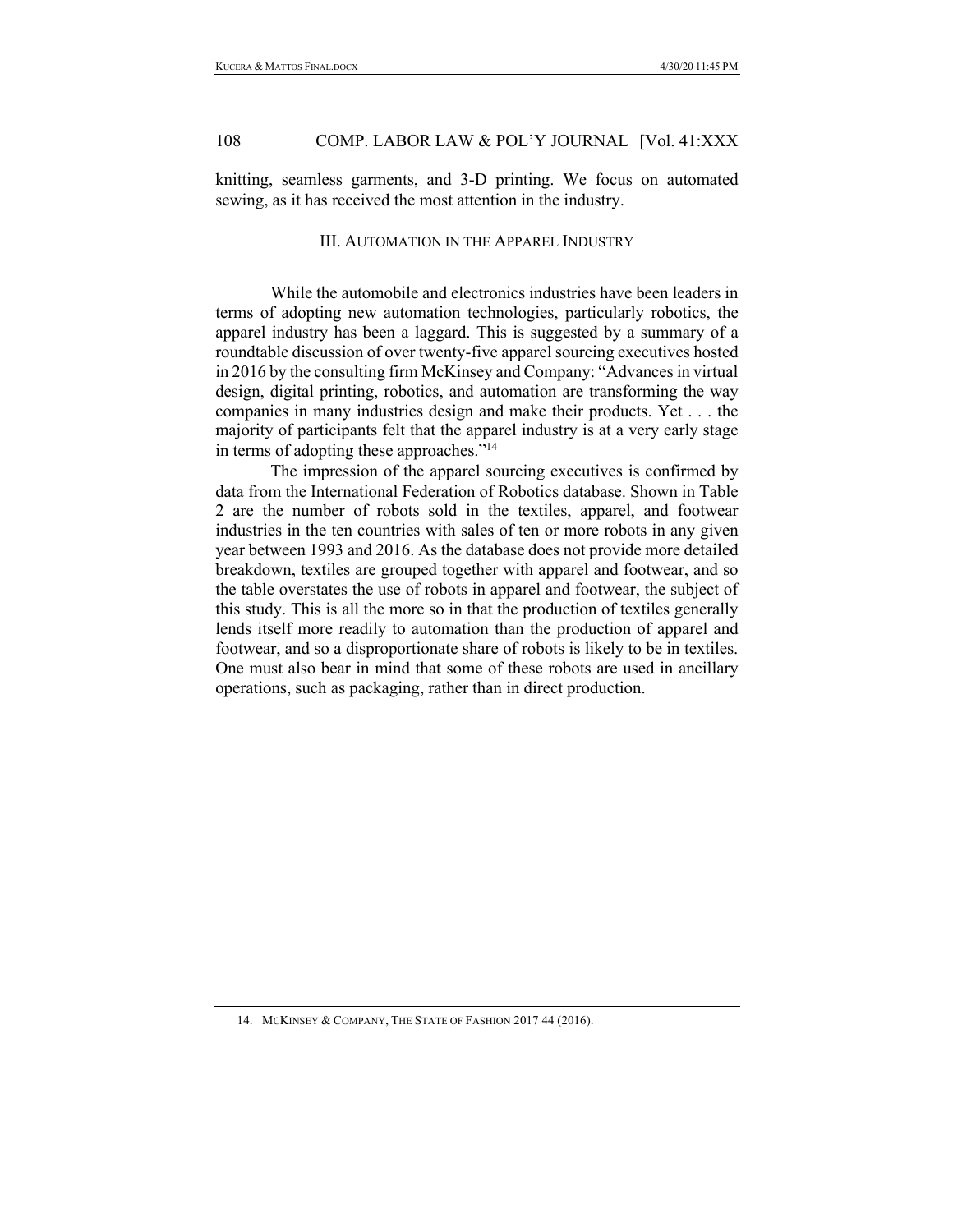| Table 2: Country Unit Sales of Industrial Robots in Textiles, Apparel and Footwear: 1993-2016 |                |                |                |                |              |             |                |                |          |                |
|-----------------------------------------------------------------------------------------------|----------------|----------------|----------------|----------------|--------------|-------------|----------------|----------------|----------|----------------|
|                                                                                               | United         |                |                | South          | Taiwan,      |             |                |                |          |                |
|                                                                                               | <b>States</b>  | China          | Japan          | Korea          | China        | Germany     | Spain          | France         | Italy    | <b>Denmark</b> |
| 1993                                                                                          | $\mathbf 0$    | $\mathbf 0$    | 0              | $\mathbf 0$    | $\mathbf{1}$ | 60          | 12             | 5              | 3        | 0              |
| 1994                                                                                          | 0              | $\mathbf 0$    | 0              | 0              | $\mathbf{1}$ | 139         | $\mathbf 0$    | 9              | 29       | 0              |
| 1995                                                                                          | 0              | $\mathbf 0$    | 0              | 0              | 13           | $\mathbf 0$ | 0              | $\overline{7}$ | 22       | 0              |
| 1996                                                                                          | $\Omega$       | $\Omega$       | $\mathbf{1}$   | 0              | $\mathbf{1}$ | $\Omega$    | $\Omega$       | 13             | 50       |                |
| 1997                                                                                          | 0              | $\mathbf 0$    | 12             | 0              | 50           | 18          | 4              | 18             | 50       | 7              |
| 1998                                                                                          | $\Omega$       | $\mathbf 0$    | $\overline{7}$ | 0              | $\mathbf 0$  | 44          | 8              | 10             | 68       | 9              |
| 1999                                                                                          | $\Omega$       | $\mathbf 0$    | 16             | 0              | 40           | 19          | 12             | 9              | 21       | 21             |
| 2000                                                                                          | 0              | $\mathbf 0$    | 12             | 0              | 0            | 28          | $\mathbf 1$    | $\mathbf 1$    | 46       | 18             |
| 2001                                                                                          | 0              | $\mathbf 0$    | 6              | 0              | $\mathbf 0$  | 31          | 25             | $\overline{7}$ | 27       | 12             |
| 2002                                                                                          | 0              | $\mathbf 0$    | $\overline{2}$ | 0              | $\mathbf 0$  | 0           | 10             | 10             | 41       | 5              |
| 2003                                                                                          | 0              | $\mathbf 0$    | 10             | 21             | 0            | 0           | 15             | $\overline{7}$ | 25       | 8              |
| 2004                                                                                          | 0              | $\mathbf 0$    | $\overline{2}$ | $\mathbf 0$    | $\mathbf 0$  | $\mathbf 0$ | 28             | 4              | 22       | 6              |
| 2005                                                                                          | 0              | $\mathbf 0$    | 0              | 12             | 0            | 6           | $\mathbf{1}$   | 3              | 25       | 9              |
| 2006                                                                                          | 0              | $\mathbf 0$    | 6              | $\mathbf 0$    | $\mathbf 0$  | 10          | $\mathbf 1$    | $\mathbf 1$    | 23       | 5              |
| 2007                                                                                          | $\overline{2}$ | $\overline{2}$ | $\mathbf{1}$   | 0              | $\mathbf 0$  | 11          | $\mathbf{1}$   | 0              | 26       | 1              |
| 2008                                                                                          | $\overline{7}$ | $\mathbf 0$    | 4              | $\mathbf{1}$   | 0            | 6           | 10             | 3              | 13       | 3              |
| 2009                                                                                          | 0              | $\mathbf 0$    | 0              | 0              | 0            | 14          | 0              | 3              | $\Omega$ | $\mathbf 0$    |
| 2010                                                                                          | $\overline{2}$ | 6              | 4              | 0              | $\mathbf 0$  | 62          | 0              | $\overline{2}$ | 38       | 8              |
| 2011                                                                                          | 11             | 3              | 5              | 0              | 3            | 63          | 1              | 14             | 39       | 37             |
| 2012                                                                                          | 16             | $\mathbf{1}$   | 0              | 0              | $\mathbf{1}$ | 19          | $\overline{2}$ | 3              | 16       | 11             |
| 2013                                                                                          | 16             | $\mathbf{1}$   | 4              | 0              | 174          | 31          | $\overline{2}$ | 8              | 20       | 18             |
| 2014                                                                                          | 20             | 157            | 3              | $\overline{2}$ | 33           | 14          | $\mathbf{1}$   | 2              | 19       | 22             |
| 2015                                                                                          | 36             | 101            | 6              | 0              | $\mathbf 0$  | 23          | 0              | 0              | 33       | $\mathbf 0$    |
| 2016                                                                                          | 39             | 133            | 9              | 0              | $\mathbf 0$  | 10          | 0              | 0              | 59       | 0              |

Source: International Federation of Robotics, World Robotics, 2017;

Refers to ISIC (Rev. 4) 13, 14 and 15: Textiles, wearing apparel, fur, leather, leather products and footwear

These qualifications noted, compared with Table 1, China is the only developing country among the top ten apparel exporters that also features in Table 2, and indeed the only developing country in Table 2, aside from Taiwan, China. Sales of robots in China were negligible before 2014, but over 100 robots were sold in these industries each year from 2014 to 2016, a considerably greater number than any other country. In contrast, in both 2015 and 2016, no robots were sold in South Korea, Taiwan, Spain, France, or Denmark. Italy has seen fairly stable annual sales of robots going back to 1994, whereas annual sales have been more variable, though still significant, in Germany. Finally, the United States has seen steady sales increases from 2011 to 2016, though this peaked at just thirty-nine robots in 2016. In sum, while there is significant variation among countries in the sales of robots in the textiles, apparel and footwear industries, these are dwarfed by sales in the automotive and electronics industries.

Why are there so few robots in the apparel industry? Though the cutting of fabrics has been automated to a considerable extent, sewing continues to be predominately done by the familiar process of workers manipulating pieces of fabric by hand through stand-alone sewing machines.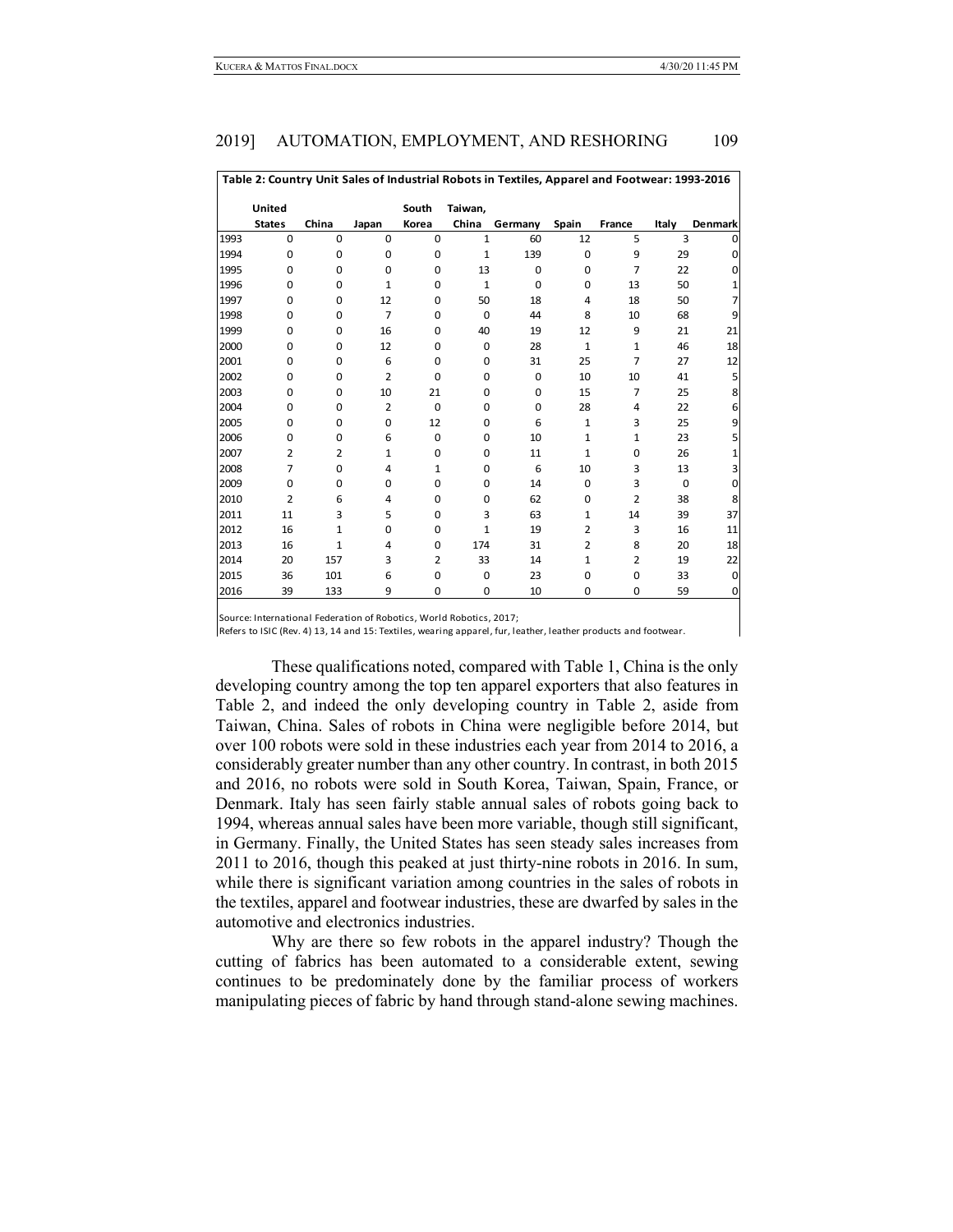Wages tend to be low in the industry—creating less incentive to automate but a fundamental impediment is technical. This results from the pliability of fabrics, pieces of which need to be accurately aligned before they are sewn, something the human hand and eye can readily accommodate, but which poses daunting challenges for automation. This challenge is exacerbated by the vast range of apparel products, the rapid changes in product demand (witness fast fashion), the varied properties of different fabrics, and the range of sizes in which any given product must be produced. The implication is that Frey and Osborne's estimates for relevant occupations may be too high, with the qualification that technical developments two decades hence are difficult to anticipate.

To address this issue, we next consider how three companies endeavoring to sew with robots are dealing in very different ways with common technological challenges. These are Sewbo, SoftWear Automation, and Grabit. This enables one to come to a clearer sense of the technological bottlenecks involved than is possible by a global assessment of hundreds of occupations, valuable as that approach may be in its own right. At the same time, a high degree of automation is possible in apparel sewing, even when fabric handling is largely done by hand. In this regard, we also look at MAICA, a company producing semiautomated machinery to sew shirts.

# *A. Sewbo15*

Sewbo's approach makes use of conventional, off-the-shelf collaborative robots and sewing machines. Its innovation is not with automation machinery, but rather in the treatment of pieces of fabric, making them temporarily rigid with a water-soluble chemical. After being treated with the chemical, the stiffened pieces of fabric can be provisionally joined with an ultrasonic welder (commonly used to join plastic parts) in preparation for sewing or directly manipulated through a sewing machine by a robotic arm with a suction cup hand. After being sewn, the article of clothing is then rinsed in water, removing the stiffening chemical. In short, Sewbo's approach is to make pieces of fabric similarly manipulable to pieces of metal, thus making apparel sewing akin to a conventional assembly operation that is able to take advantage of the ready reprogrammability of state-of-the-art collaborative robots. Such reprogrammability could, in principle, accommodate the rapidly changing demands of the fashion industry.

<sup>15.</sup> Sources for Sewbo: SEWBO, http://www.sewbo.com/; Signe Brewster, *A Robot That Sews Could Take the Sweat out Of Sweatshops*, MIT TECHNOLOGY REVIEW (September 22, 2016), https://www.technologyreview.com/s/602423/a-robot-that-sews-could-take-the-sweat-out-ofsweatshops/; Ananya Bhattacharya, *We're Getting Closer to Clothing Made Entirely by Robots*, QUARTZ (October 9, 2016), https://qz.com/788587/were-getting-closer-to-clothing-made-entirely-by-robots/; Parija Kavilanz, *This Robot Makes a T-Shirt from Start to Finish*, CNN MONEY (October 11, 2016), https://money.cnn.com/2016/10/11/technology/robots-garment-manufacturing-sewbo/.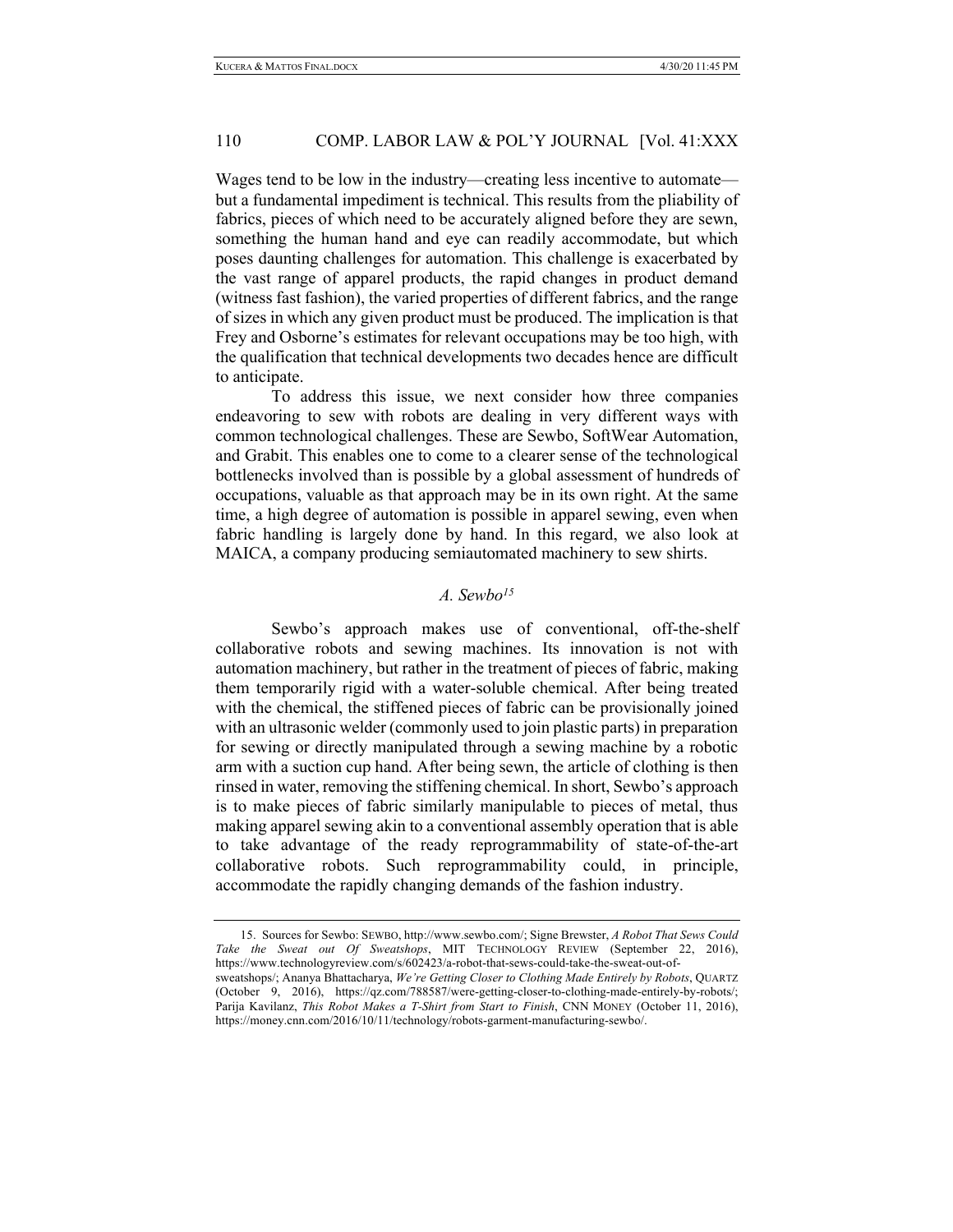Sewbo claims to be the first company to sew a complete article of clothing, a basic T-shirt. There are some intrinsic limitations to Sewbo's approach in that it cannot work with material that would be damaged by soaking in water nor with waterproof fabric. One textiles and apparel researcher has also expressed reservations about the economic viability of the Sewbo approach, given the costs of the extra steps involved in treating fabrics as well as of chemicals and water. As recently as 2016, Sewbo was literally a one-man operation, yet it also had a pilot project with Bluewater Defense, which produces uniforms for the U.S. military. Important in this regard are rules dating from 1941 requiring that the U.S. Department of Defense purchase uniforms produced in the United States. Such considerations can make attractive investments in sewing robots that would not be otherwise profitable, at least for this sizeable captive market, especially in light of the relatively high labor costs, as well as the scarcity of skilled operatives in the United States.

# *B. SoftWear Automation16*

SoftWear Automation is a collaboration with the Georgia Institute of Technology and was supported by an over one million USD grant from the

<sup>16.</sup> Sources for SoftWear Automation: SOFTWEAR AUTOMATION, http://softwearautomation.com/; The Economist, *Made to Measure: A Robotic Sewing Machine Could Throw Garment Workers in Low-Cost Countries Out of a Job*, ECONOMIST: TECH. QUARTERLY (May 28, 2015), https://www.economist.com/technology-quarterly/2015/05/28/made-to-measure; Kiran Stacey & Anna Nicolaou, *Stitched Up by Robots: The Threat to Emerging Economies*, FINANCIAL TIMES (July 18, 2017), https://www.ft.com/content/9f146ab6-621c-11e7-91a7-502f7ee26895; BOSS Editorial Team, *Sewbots are Coming to a Closet Near You*, THE BOSS MAGAZINE (August 15, 2015), https://thebossmagazine.com/sewbots-are-coming-to-a-closet-near-you/; Lyndsay McGregor, *Are Sewbots the Solution to North America's Lack of Skilled Seamstresses?*, SOURCING JOURNAL (November 16, 2015), https://sourcingjournal.com/topics/technology/are-sewbots-the-solution-to-north-americaslack-of-skilled-seamstresses-38276/; Gabe Fenigsohn, *The Sewbots are Coming…*, TECHNOSKEPTIC (August 17, 2016), https://thetechnoskeptic.com/sewbots/; Christian Scibetta, *Will Sewbots Bring Denim Manufacturing Back to the US?*, SOURCING JOURNAL (September 14, 2016), https://sourcingjournal.com/denim/denim-brands/walmart-announces-sewbots-automated-jeanmachines-cs-96864/; Mark Allinson, *Sewbots Prepare to Take Millions of Jobs off Humans in Clothes Manufacturing Sector*, ROBOTICS & AUTOMATION NEWS (October 1, 2016), https://roboticsandautomationnews.com/2016/10/01/sewbots-prepare-to-take-millions-of-jobs-offhumans-in-clothes-manufacturing-sector/7566/; Bhattacharya, *supra* note 15; Marc Bain, *A New T-Shirt Sewing Robot Can Make as Many Shirts Per Hour as 17 Factory Workers*, QUARTZ (August 30, 2017), https://qz.com/1064679/a-new-t-shirt-sewing-robot-can-make-as-many-shirts-per-hour-as-17-factoryworkers/; David Grossman, *This Automated Sewing Robot Can Make Shirts Basically by Itself*, POPULAR MECHANICS (August 31, 2017), https://www.popularmechanics.com/technology/robots/a28021/automated-sewing-robots/; Leonie Barrie, *China Firm to Make T-Shirts in The US Using Sewbots*, JUST-STYLE (September 1, 2017), https://www.just-style.com/news/china-firm-to-make-t-shirts-in-the-us-using-sewbots\_id131563.aspx; Erico Guizzo, *Your Next T-Shirt Will Be Made by a Robot*, IEEE SPECTRUM (January 5, 2018), https://spectrum.ieee.org/robotics/industrial-robots/your-next-tshirt-will-be-made-by-a-robot; Christopher Quinn, *Look, No Hands: Atlanta Startup Reinvents T-Shirt with Sewbot*, ATLANTA JOURNAL-CONSTITUTION (March 21, 2019), https://www.ajc.com/business/economy/machines-drive-textileindustry-comeback-bid-south/bLEbIZ3Lrm8anMnYoxjVoL/.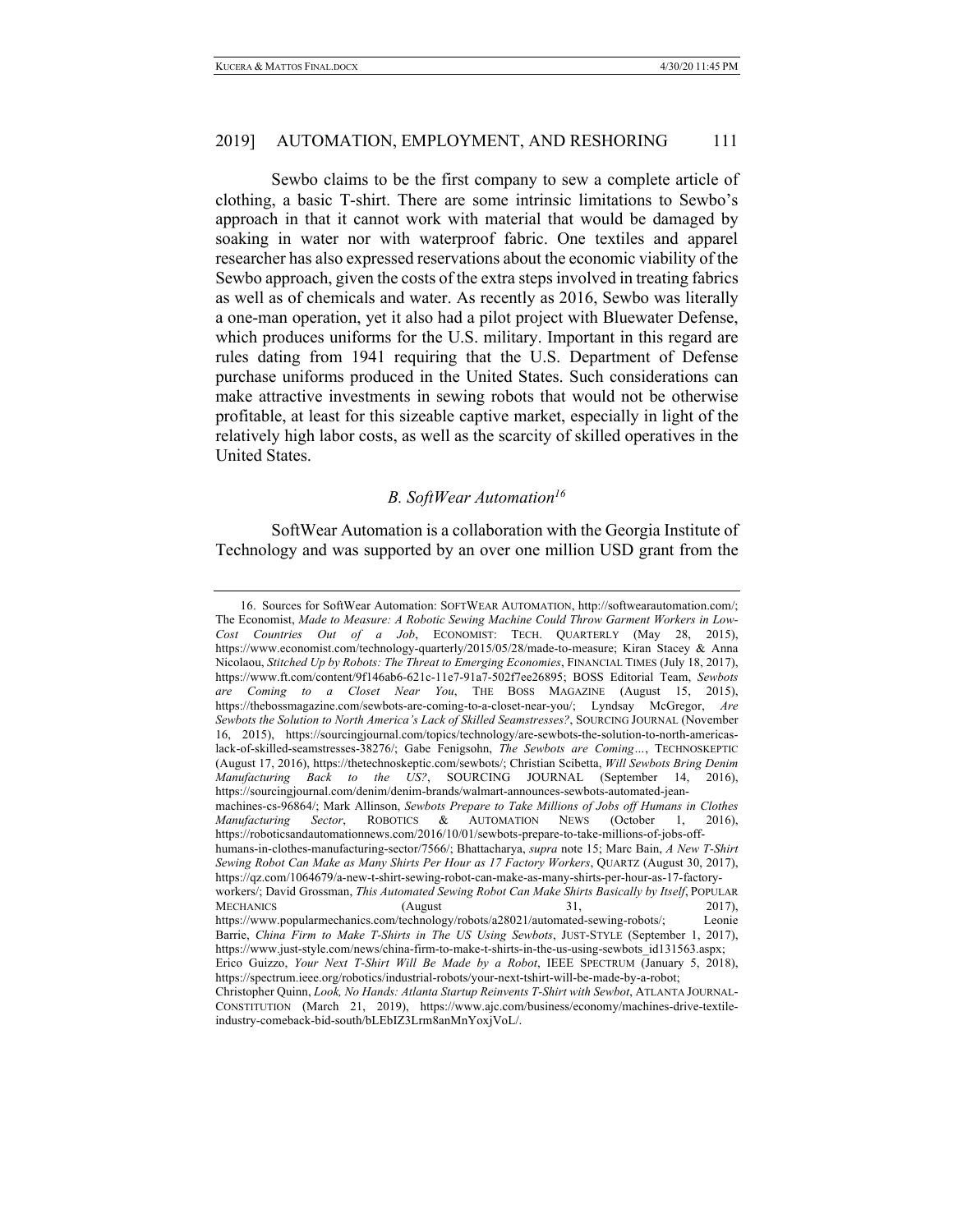U.S. Department of Defense, whose vested interest in the development of sewing robots is noted above. In contrast with Sewbo, SoftWear Automation designs and builds robots specifically for sewing—Sewbots, the company calls them. The company deals with the challenges posed by the pliability of fabrics through the development of sensors and accompanying visual enhancement software that count individual threads and intersections of threads in fabric. These sensors enable its robots to guide fabrics through conventional sewing machines with a high degree of precision, and the company has also developed robotic sewing machines. Between different sewing operations, pieces of fabric are conveyed along flat surfaces by hovering over small air jets or being slid by robotic arms. SoftWear Automation's systems are able to import files from commonly used pattern design software, facilitating just-in-time product customization and changeovers.

The company's robots are able to perform discrete sewing operations, such as sewing buttonholes or two pattern pieces of denim jeans. The company claims, though, that full-line automation for jeans and buttonup shirts is in the offing and has reportedly received \$2 million from Walmart for a project to automate the production of jeans. Referring specifically to SoftWear Automation, Walmart's optimistic assessment is that sewing robots will result in "the reshoring of apparel manufacturing in the U.S., and other high labor markets, cutting lead times to consumers, creating in-demand, highly-skilled jobs, and freeing manufacturers from the endless search for low-wage labor."<sup>17</sup>

A key development for SoftWear Automation is the use of its sewing robots in a T-shift factory that will reportedly open in the United States in late 2019. Tianyuan Garments, a large Chinese contract manufacturer producing primarily for Adidas, has reportedly invested \$20 million in this factory, which will produce T-shirts in twenty-one fully-automated production lines supplied by SoftWear Automation. It is claimed that costs per T-shirt will rival those of T-shirts produced in such low wage countries as Bangladesh. Yet, this depends on the number of T-shirts produced in a given amount of time, and here, published estimates vary widely. While the production lines may be fully automated, it is also reported that the factory will create 400 jobs ancillary to sewing T-shirts. Even if direct production costs were higher than in low wage countries, the other significant cost and time advantages associated with reshoring noted above could more than offset this, though these may hold less for relatively standardized, low-cost items like T-shirts. The potential implications of its sewing robots for reshoring and the structure of global supply chains is one of SoftWear Automation's selling points, with its website stating that: "SoftWear's fully

<sup>17.</sup> Scibetta, *supra* note 16.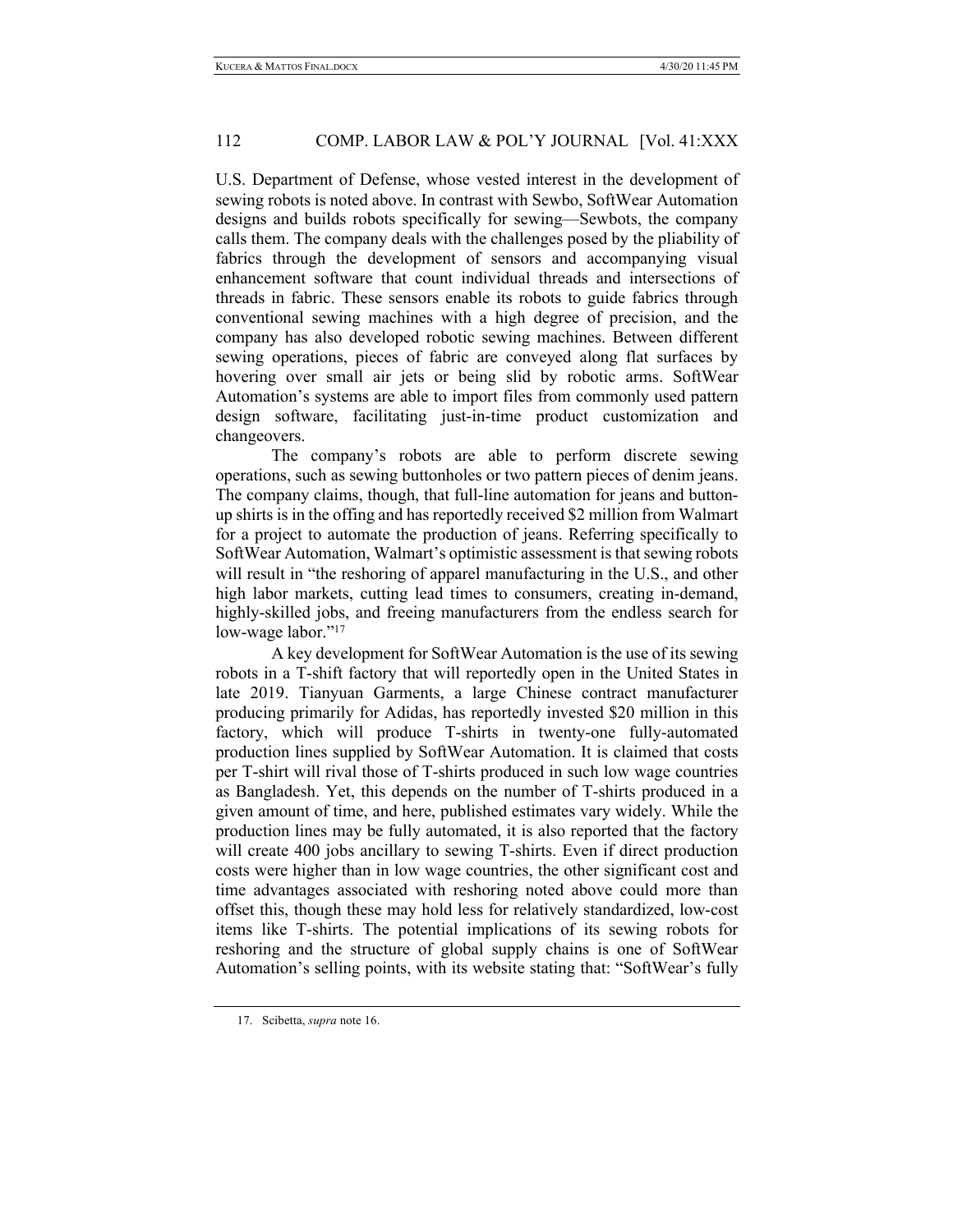automated Sewbots allow manufacturers to SEWLOCAL™, moving their supply chains closer to the customer while creating higher quality products at a lower cost." Also telling is the closing caption to the company's demonstration video for T-shirt production: "Redesigning the textile supply chain."

# *C. Grabit18*

Grabit developed a robotic hand that uses electroadhesion (a type of static electricity) and can pick up and handle a wider range of objects including fabrics—than conventional robotic gripper or suction cup hands. When combined with a customized Toshiba Machine robot, Grabit's hand is reportedly able to arrange the pieces for a sports shoe upper 20 times faster than a human, after which the pieces are heat fused. Investors in Grabit include Nike and the Esquel Group, a large manufacturer of button-up shirts for the likes of Ralph Lauren and Tommy Hilfiger, that intends to use the technology to make collars and cuffs. Nike is reportedly installing about a dozen Grabit machines in shoe factories in China and Mexico. Nike's interest in Grabit is motivated at least in part by its interest in shifting production closer to customers in Europe and the United States, with an article in Bloomberg News noting that "Automation factors heavily into Nike's plan to move factories closer to the U.S." (Brustein, *op. cit.*).

# *D. MAICA19*

MAICA is an Italian-based company that has been in operation since 1977 and specializes in manufacturing computer-controlled, semiautomated machinery to sew button-up shirts. MAICA was acquired by Jack Sewing Machine, a Chinese company, for  $6.5$  million in late 2017. According to MAICA's website, the company has four product lines, focusing on collars, cuffs, button fronts, and folding machines. Rather than attempting to overcome the challenges posed by the pliability of fabrics, as with Sewbo and

<sup>18.</sup> Sources for Grabit: GRABIT, https://grabitinc.com/; Joshua Brustein, *These Robots Are Using Static Electricity to Make Nikes*, BLOOMBERG (August 39, 2017), https://www.bloomberg.com/news/articles/2017-08-30/these-robots-are-using-static-electricity-to-makenikes; Marc Bain, *Nike Is Investing in Robots that Use Static Electricity to Put Its Shoes Together*, QUARTZ (September 7, 2017), https://qz.com/1070240/nike-is-investing-in-grabits-robots-which-use-staticelectricity-to-put-its-shoes-together/; TRR Editor, *Grabit Robots Use Static Electricity to Make Nikes Faster than Humans*, ROBOT REPORT (February 14, 2018), https://www.therobotreport.com/grabit-robotsmake-nikes-faster-humans/.

<sup>19.</sup> Sources for MAICA: MAICA, http://www.maicaitalia.com/company-profile/; Editorial Team, *Jack Acquires MAICA to Develop Intelligent Manufacturing*, APPAREL VIEWS (October 27, 2017), http://www.apparelviews.com/jack-expands-its-intelligent-sewing-profile-by-acquiring-vi-be-mac/.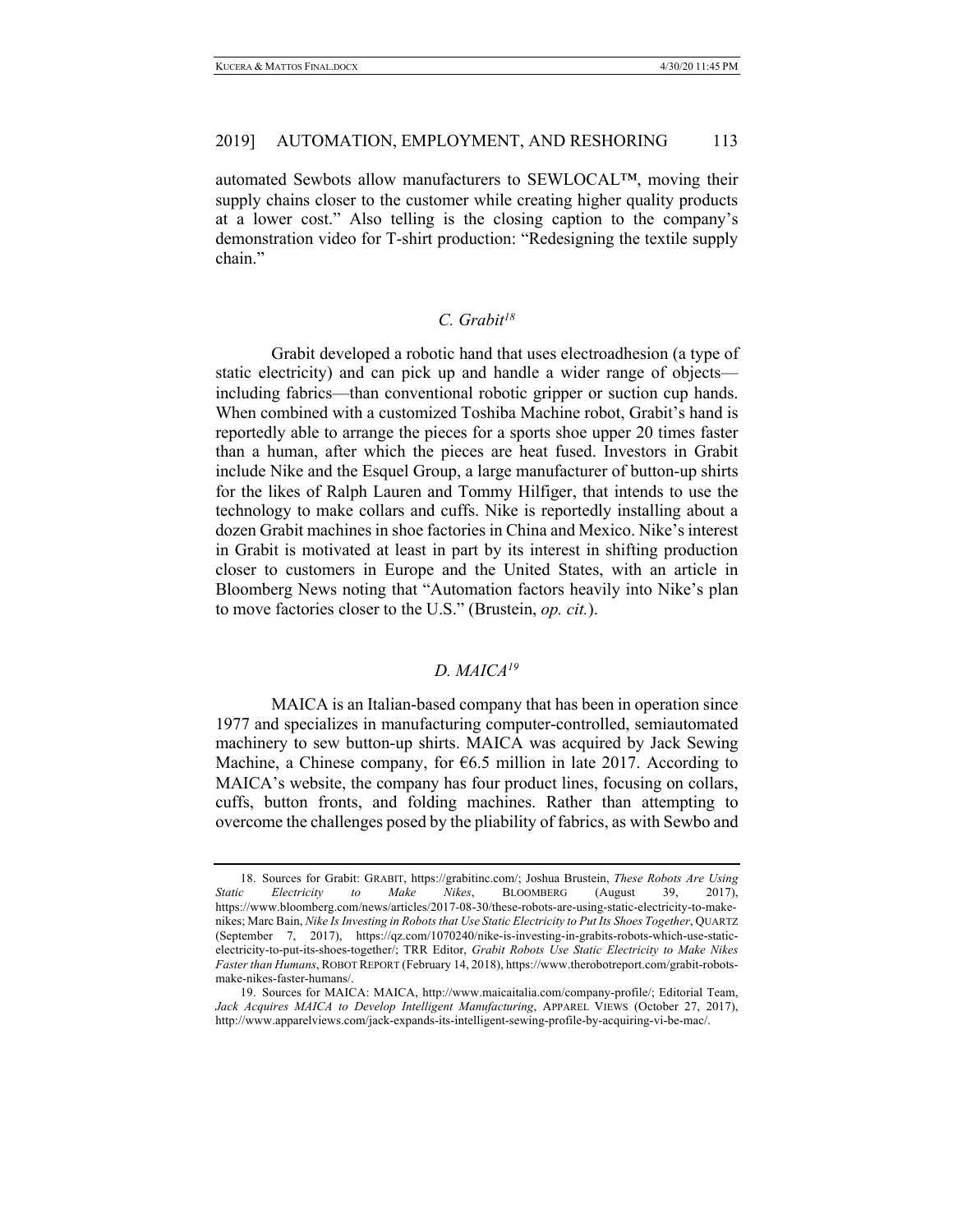SoftWear Automation, the company's strategy is rather to work within these constraints, with workers hand-feeding fabrics into a series of machines that break down the shirt-making process into discrete steps. Each machine is specialized for each step, with some of the steps using conventional sewing machines integrated with MAICA's auxiliary machinery.

It might be thought that MAICA's semiautomated approach represents a transitional stage towards fully automated production, but there are good reasons to think otherwise. In Mercedes-Benz and BMW, for example, there has been an increased use of collaborative robots in recent years, with employees working side-by-side with these smaller, safer, and more readily adaptable robots.20 One study of a BMW plant found that assembly lines with co-bots working alongside workers are more efficient than lines with either workers or robots alone, and this combination is also argued to be better able to accommodate the customized options demanded by customers. Co-bots are reported to soon become the largest selling type of industrial robot.21 While MAICA's machines may not be robots in the strict sense, the approach of workers working alongside computer-controlled machines may represent a viable path for automation in the apparel industry, perhaps complementing more fully-automated approaches. In this sense, automation in the apparel industry may follow a more evolutionary rather than revolutionary path, based on incremental improvements and application to a wider range of apparel products. MAICA's approach also has the virtue of being market-tested, with their machines being used, for example, in a Zara factory in Portugal—and thus within the European fast fashion market—as well as a shirt factory in Sri Lanka, with each factory reportedly producing thousands of shirts a day. From the employment perspective, the labor-displacing effects and reshoring potential of such semiautomation may also be considerable, whether or not robots are utilized.

#### IV. APPAREL SUMMARY

The implication of Frey and Osborne's study and other studies using their method is that it is technologically possible for there to be massive job losses in the apparel industry in coming years resulting from computercontrolled automation technologies. In such a scenario, the competitive advantage of developing countries in terms of lower labor costs would be weakened, all the more so in light of the cost and time advantages resulting

<sup>20.</sup> Samuel Gibbs, *Mercedes-Benz Swaps Robots for People on Its Assembly Lines*, GUARDIAN (Feb. 2016), https://www.theguardian.com/technology/2016/feb/26/mercedes-benz-robots-people-26, 2016), https://www.theguardian.com/technology/2016/feb/26/mercedes-benz-robots-peopleassembly-lines; Frank Tobe, *Why Co-Bots Will Be a Huge Innovation and Growth Driver or Robotics Industry*, THE ROBOT REPORT (Apr. 7, 2016), https://spectrum.ieee.org/automaton/robotics/industrialrobots/collaborative-robots-innovation-growth-driver.

<sup>21.</sup> Tobe, *supra* note 20.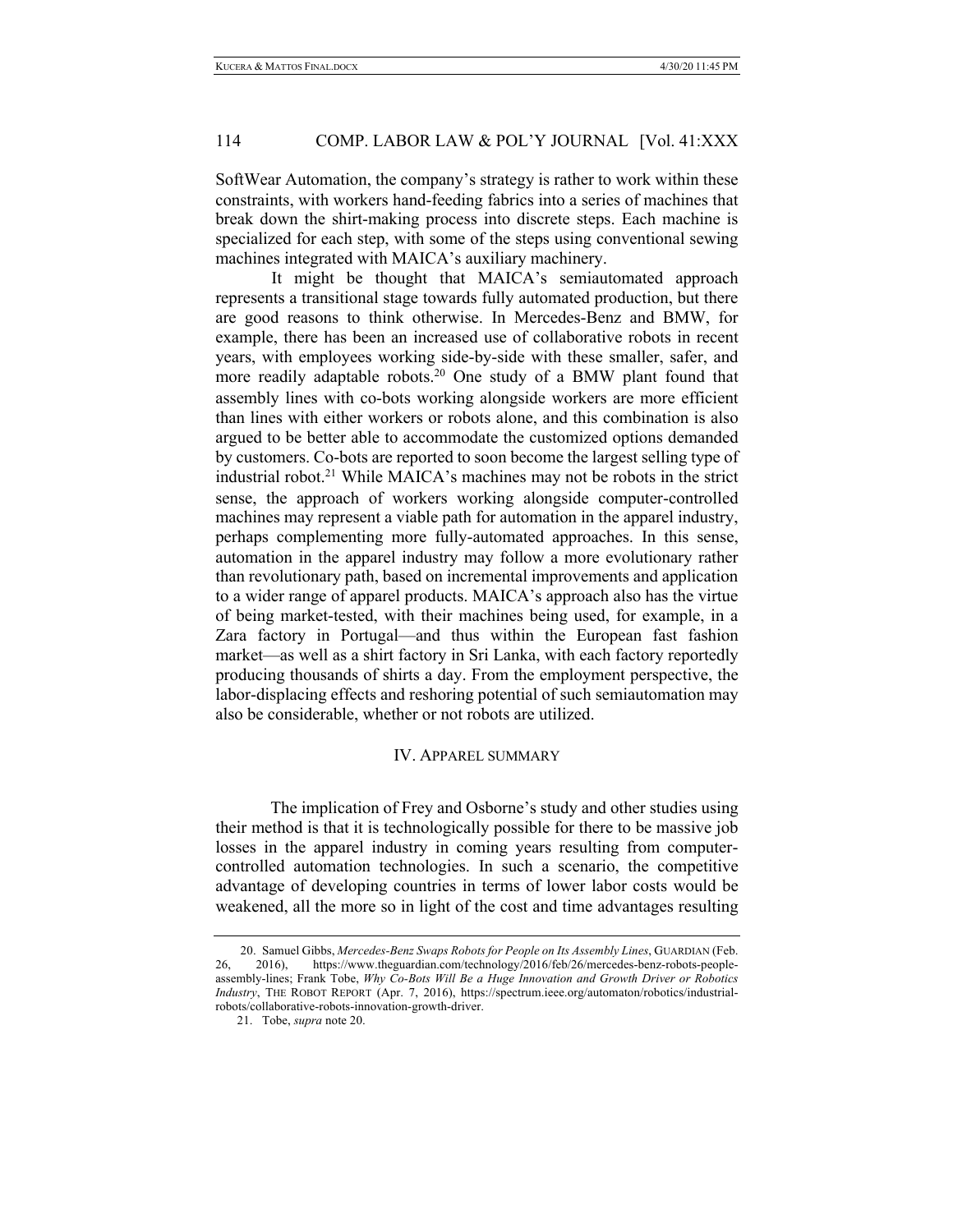from the closer proximity of production and consumption. There would be substantially reduced employment for a given quantity of apparel output, accompanied by the reshoring of production towards developed countries, alongside the persistence of production in large developing country markets, most notably in China. Even in the face of a rapidly growing market for apparel, the net effect of such sweeping labor displacement on global employment in the industry would appear negative, based on Frey and Osborne's extremely high estimates of the risk of automation in relevant occupations. In such a scenario, that is, the negative labor displacement effects of automation on employment at the task and establishment levels are unlikely to be offset by positive market expansion effects at the industry level. The possibility of such a scenario is also suggested by the views of management at Sewbo and SoftWear Automation.<sup>22</sup>

It is worth emphasizing that new automation technologies may have negative effects on workers, in addition to job loss. For the threat of automation can also be used to curtail workers' demands regarding working conditions and pay. An example is given in a 2018 article in the *Wall Street Journal*, in which a union leader in Bangladesh stated that factory owners threatened to automate jobs if workers would not agree to management's plans.23

In our discussion of MAICA, we suggested that the future of technology in the industry may well be represented by a more collaborative engagement between workers and machines, as also suggested by the increased use of co-bots in such firms as Mercedes-Benz and BMW. If this is true, then the prospects for employment in the industry would be very different. There still may be significant reshoring, but the net effect on global employment in the industry is less clear-cut. And contrary to the expectations about the need for higher-skilled workers noted above, the semiautomated approach may actually require fewer skills and less training than traditional sewing. Production line workers are, after all, largely involved in feeding fabrics into automated sewing machines. This is suggested, for example, by MAICA's website, which states, "A remarkable ease of use allows everyone to use them without difficulty, being able to explore all the features from the very first use."24 At the same time, MAICA's equipment is all computer controlled, and there are more skilled jobs involved in setting up and adapting this equipment.

At the same time, it is important to emphasize that economic feasibility does not mean that the unit costs of *production* of automated

<sup>22.</sup> McGregor, *supra* note 16; Kavilanz, *supra* note 15.

<sup>23.</sup> Jon Emont, *The Robots Are Coming for Garment Workers. That's Good for the U.S., Bad for Poor Countries*, WALL ST. J. (Feb. 16, 2018), https://www.wsj.com/articles/the-robots-are-coming-forgarment-workers-thats-good-for-the-u-s-bad-for-poor-countries-1518797631.

<sup>24.</sup> MAICA, http://www.maicaitalia.com/company-profile/.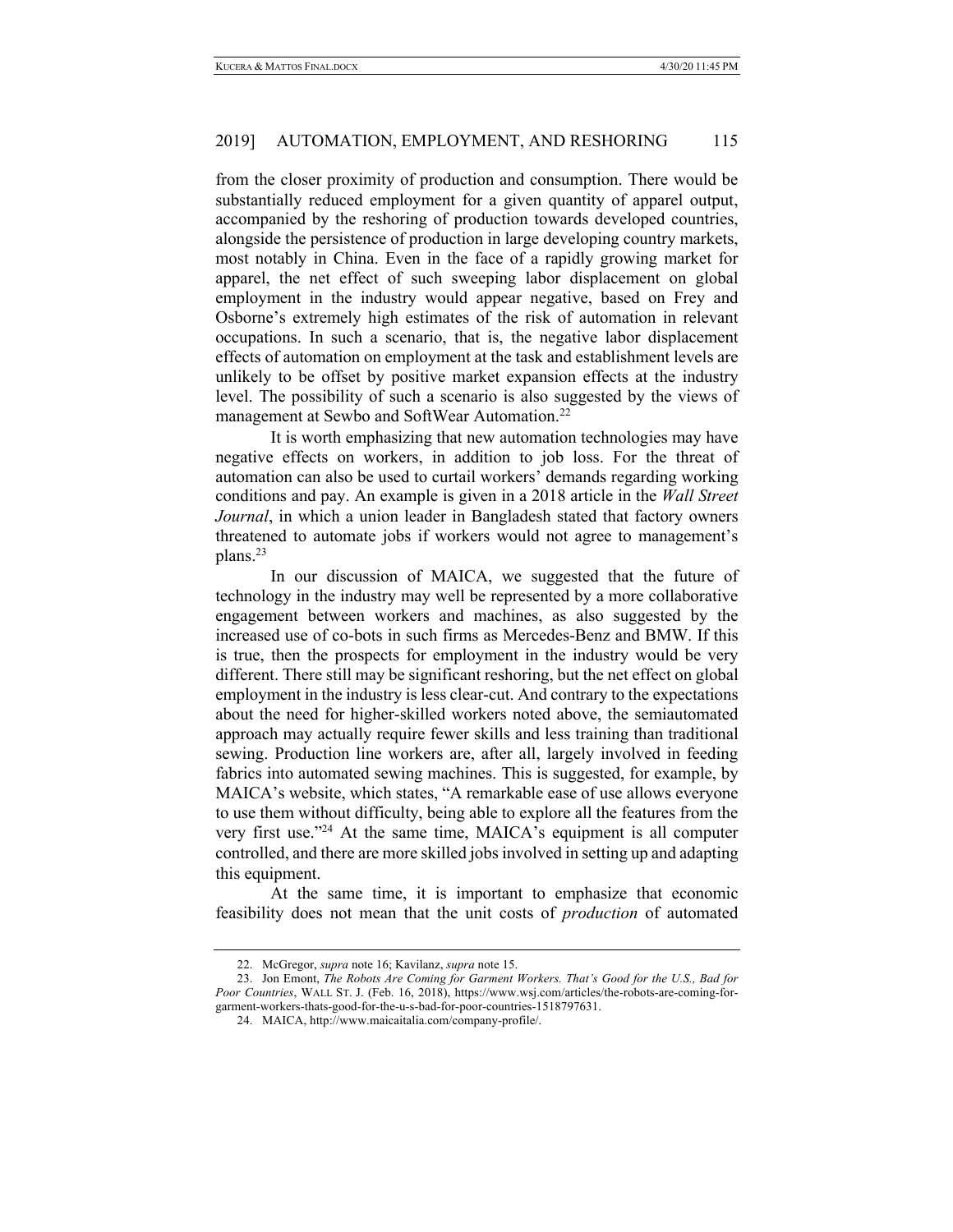sewing need to be equal to or less than comparable goods produced in lowwage countries. For the closer proximity of production and consumption brings with it a host of other cost and time advantages that can offset higher unit costs of production. This is all the more so, insofar as closer proximity enables just-in-time production, characterized by leaner inventories and lesser reliance on the deep price markdowns that have plagued the industry.

#### V. THE ELECTRONICS INDUSTRY

Electronics generate more revenue than any other goods-producing sector, accounting for nearly one-quarter of traded manufactured goods globally, and employing an estimated over 18 million workers worldwide.25 Limited need for co-location between engineers and production means a single product, such as a mobile phone, can contain parts from several firms across multiple countries. Greater tradability led to extensive offshoring, especially of lower value-added activities, such as assembly, towards lower cost countries. In the past quarter-century, Eastern Asia, especially China, and, more recently, South-Eastern Asia, have gained prominence as manufacturing centers, while high value-added core activities such as R&D remained in Western Europe and the United States. 26

Table 3 shows formal employment and exports for the top ten exporters of electronic products in 2015. Accounting for over 90% of global electronics exports, these countries employed 14.5 million workers in the industry in recent years, over 80% more workers than in 2000. Trends evidence significant reshuffling of global production, with growing shares of exports and greater employment in middle-income countries. Combined, the five emerging countries' share of electronics exports increased from 26% to 58%, while their share of employment among the main electronics exporters expanded from 53% to 77%. China alone accounted for 47% of global exports in 2015, up from 15% in 2000, and employment nearly tripled.<sup>27</sup>

<sup>25.</sup> Leonhard Plank & Cornelia Staritz, *"Precarious upgrading" in electronics global production networks in Central and Eastern Europe: The cases of Hungary and Romania* (Capturing the Gains, Working Paper 31, Manchester, University of Manchester, 2013); Gale Raj-Reichert, *Promoting decent work in global supply chains: The electronics industry*, *in* SECTORAL STUDIES ON DECENT WORK IN GLOBAL SUPPLY CHAINS (ILO SECTOR, 2016); Timothy Sturgeon & Momoko Kawakami, *Global value chains in the electronics industry: Characteristics, crisis, and upgrading opportunities for firms from developing countries*, 4 INT'L J. TECH. LEARNING, INNOVATION AND DEV. 120 (2011).

<sup>26.</sup> Sturgeon & Kawakami, *supra* note 25; ILO, SECTOR. *Ups and downs in the electronics industry: Fluctuating production and the use of temporary and other forms of employment* (Issues paper for discussion at the Global Dialogue Forum on the Adaptability of Companies to Deal with Fluctuating Demands and the Incidence of Temporary and Other Forms of Employment in Electronics, Geneva, Dec. 9–11, 2014).

<sup>27.</sup> China includes Taiwan and Hong Kong.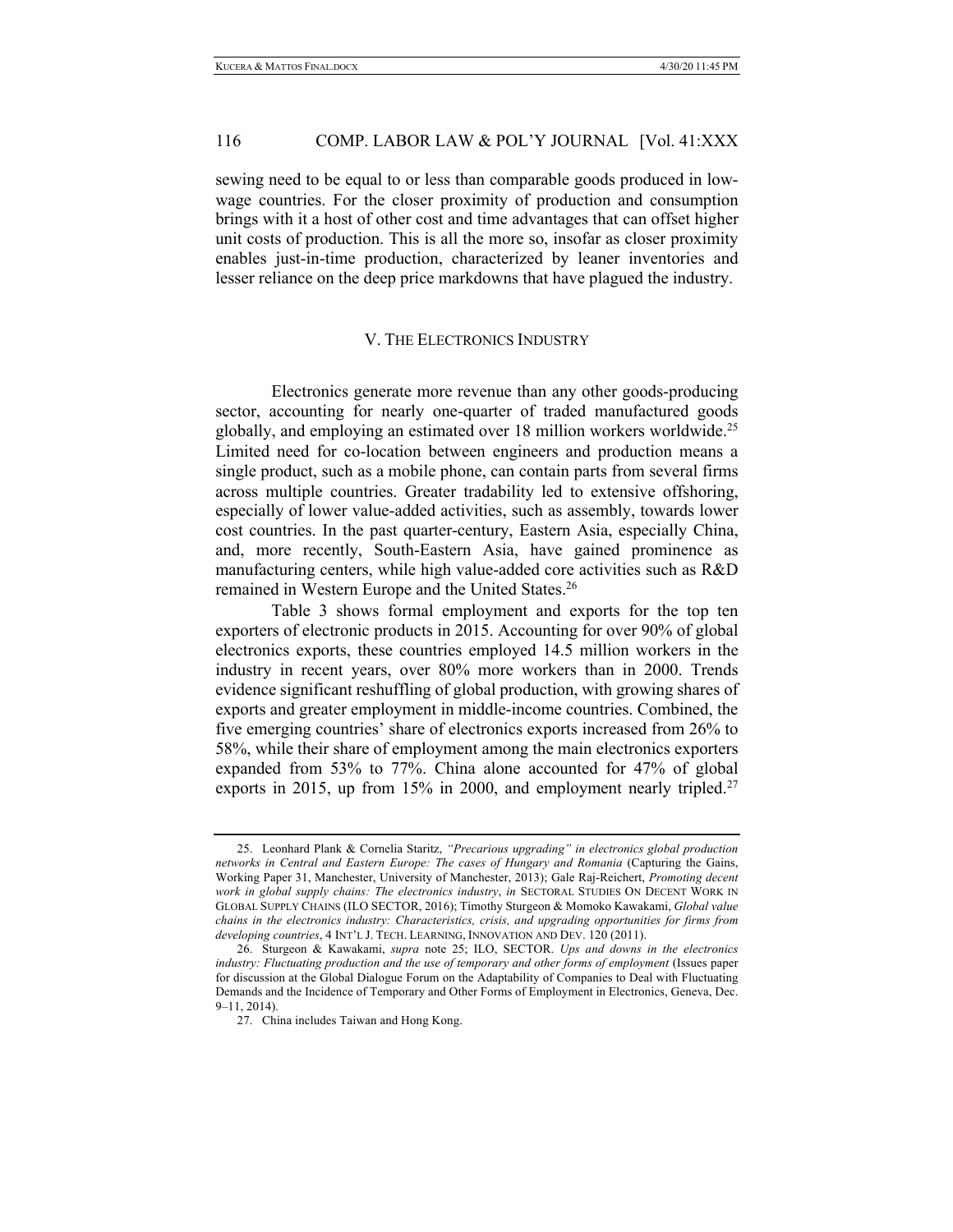Employment also increased manifold in Vietnam and Mexico, but whereas the share of exports rose for the former, it remained stable in the latter. Employment expanded, but the export share held steady in Thailand, while both declined in Malaysia. In contrast, the export share of the top highincome countries decreased from 67% in 2000 to 38% in 2015, and their share of employees contracted from 47% to 23%. Declines were most marked in the European Union, Japan, and the United States. Yet, there are concerns over the possibility of reshoring from emerging to high-income countries.

| Table 3: Exports and Formal Employees in Top 10 Electronics Exporters |                |                   |                   |  |  |  |  |
|-----------------------------------------------------------------------|----------------|-------------------|-------------------|--|--|--|--|
|                                                                       | Exports, 2015  | Formal employees, | Formal employees, |  |  |  |  |
|                                                                       | US\$, billions | $2000^1$          | around $2015^2$   |  |  |  |  |
| China (incl. Hong Kong and Taiw                                       | 935            | 3,507,848         | 9,868,596         |  |  |  |  |
| Mexico                                                                | 63             | 28,222            | 250,275           |  |  |  |  |
| Malaysia                                                              | 59             | 402,470           | 368,737           |  |  |  |  |
| Vietnam                                                               | 47             | 18,591            | 410,994           |  |  |  |  |
| Thailand                                                              | 35             | 214,103           | 297,630           |  |  |  |  |
| Total: Developing                                                     | 1,139          | 4,171,234         | 11,196,232        |  |  |  |  |
| <b>EU 28</b>                                                          | 322            | 1,254,444         | 1,092,970         |  |  |  |  |
| US                                                                    | 141            | 1,008,717         | 943,767           |  |  |  |  |
| Singapore                                                             | 119            | 102,320           | 79,680            |  |  |  |  |
| South Korea                                                           | 110            | 327,218           | 546,357           |  |  |  |  |
| Japan                                                                 | 60             | 989,846           | 627,677           |  |  |  |  |
| Total: Developed                                                      | 753            | 3,682,545         | 3,290,451         |  |  |  |  |

Sources: WTO, Statistical Database, 2017; Refers to SITC (rev. 3) 75, 76 and 776: Electronic data processing and office equipment, telecommunications equipment, integrated circuits, and electronic components. UNIDO, INDSTAT2, 2017: Refers to ISIC (rev. 3) 30 and 32: Office, accounting and computing machinery; Radio,

television and communication equipment.

Note 1: China, 2003.

Note 2: China, 2014; EU, 2015, except Ireland, 2012, and Slovenia, 2014, and excludes Luxembourg and Malta; Japan, 2013; Mexico, 2013; Thailand, 2011; Vietnam, 2014.

As electronics manufacturing has been pivotal in countries' economic development processes, reshoring could have important implications for future development prospects. At the same time, in electronics specifically, A.T. Kearney suggests that offshoring—to China and other Asian countries, as well as nearshoring to Mexico—continues to outweigh reshoring.28 Ultimately, location choices made by profit-seeking entities are complex decisions that consider, among other factors, the potential of new automation technologies, and whether reshoring would trump emerging countries low-cost labor advantage. Importantly, the production of electronics involves distinct processes in the manufacture of

<sup>28.</sup> A.T. KEARNEY, *supra* note 7.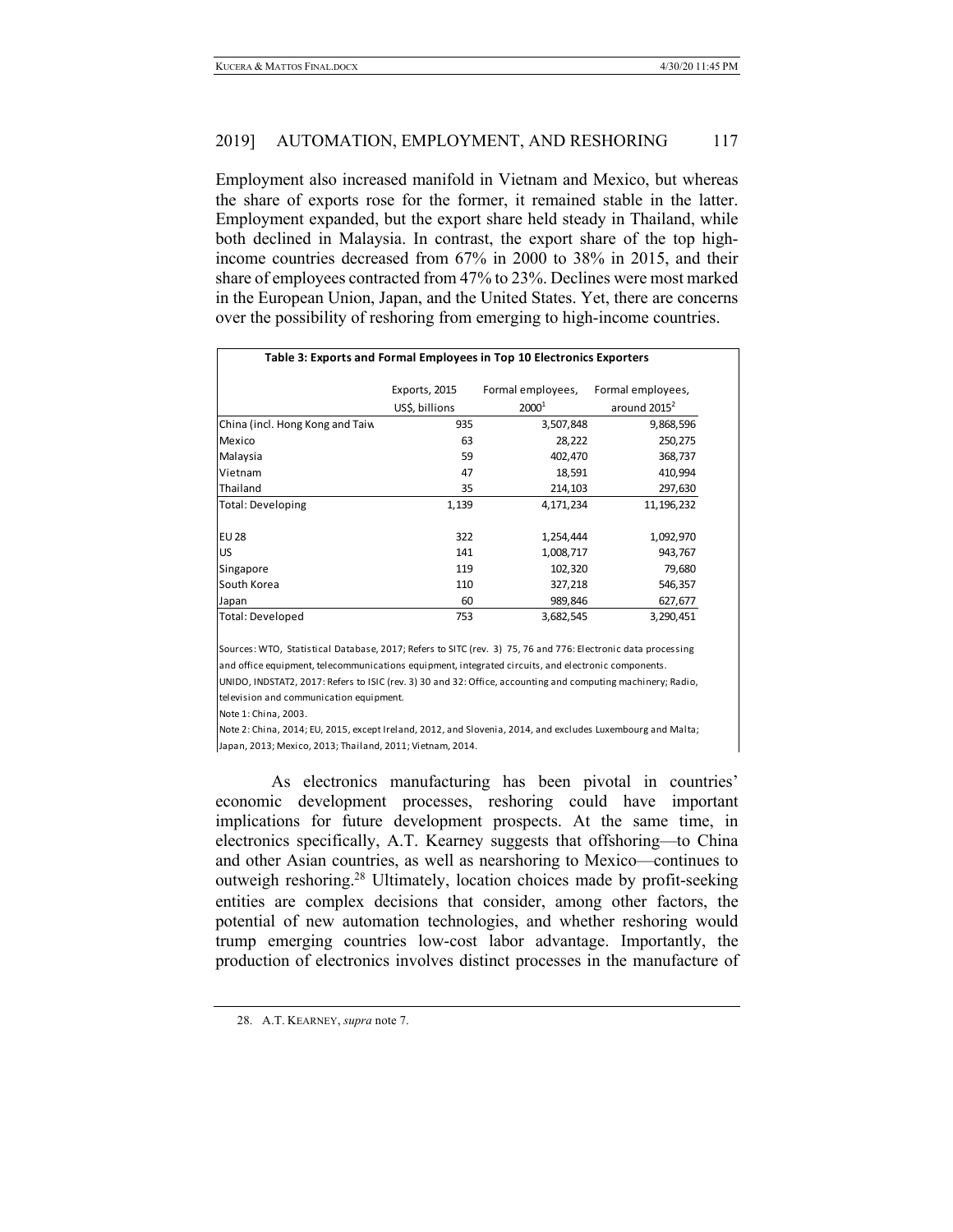components and assembly of final products, each with unique technological needs and bottlenecks. This study focuses mainly on electronics assembly, as this is predominant in emerging and developing economies.

# VI. AUTOMATION IN THE ELECTRONICS INDUSTRY

The electronics industry has been a leader in technology adoption. In 2015, 14.2% of all industrial robots sold globally was for the electronics industry, while the industry accounted for 13% of the total stock of industrial robots.29 Research by the International Federation of Robotics (IFR) suggests that the electronics industry will continue to drive robot use in coming years and may surpass the automotive industry in the number of installed robots by 2021.30

Many of the jobs in electronics assembly are low-skill, repetitive jobs, often deemed most susceptible to automation, but nonflexible, high-cost robot solutions have constrained automation. The manufacture of electronic products necessitates handling small and fragile parts, put together in compact, tightly-packed products. In addition, rapid technological progress has led to short product life cycles. These bottlenecks create the need for adaptable and reusable robots fitted with force and vision sensors to improve the handling of miniaturized parts, allowing costs to be amortized over longer periods of time.

Increasingly, robot manufacturers are developing new solutions. Flexible robots are at the forefront of these trends, both in terms of traditional and collaborative robots (or co-bots). Flexible robots are typically a robotic arm with multiple axes of movement and interchangeable heads that can perform a variety of tasks.31 In particular, co-bots are usually configured with a series of sensors that, together with flexibility of movement, allow for quick reprogramming and reconfiguration and remove the need for safety barriers between machines and workers. Vision sensors and high precision grippers allow for greater accuracy in the picking and placing of parts, permitting flexible feeding solutions in response to the challenges of unsorted presentation of parts, which remains a barrier to electronics manufacturing automation. In turn, force sensors are ever more important as electronics miniaturize and delicate parts need to be handled. Force sensors improve tactile feedback and allow robots to "feel" their way into assembly, adjusting

<sup>29.</sup> Electronics includes ISIC Rev 4 codes 260-63.

<sup>30.</sup> IFR, WORLD ROBOTICS 2018, INDUSTRIAL ROBOTS (2018).

<sup>31.</sup> Cory Roehl*, Know YourMmachine:Iindustrial Robots vs. Cobots*, UNIVERSAL ROBOTS (Oct. 12, 2017), https://blog.universal-robots.com/know-your-machine-industrial-robots-vs.-cobots; Andrew Shakely, *Hard vs. Flexible automation*, NUTEC GROUP (Dec. 19, 2014), https://www.nutecgroup.com/news/hard-vs-flexible-automation.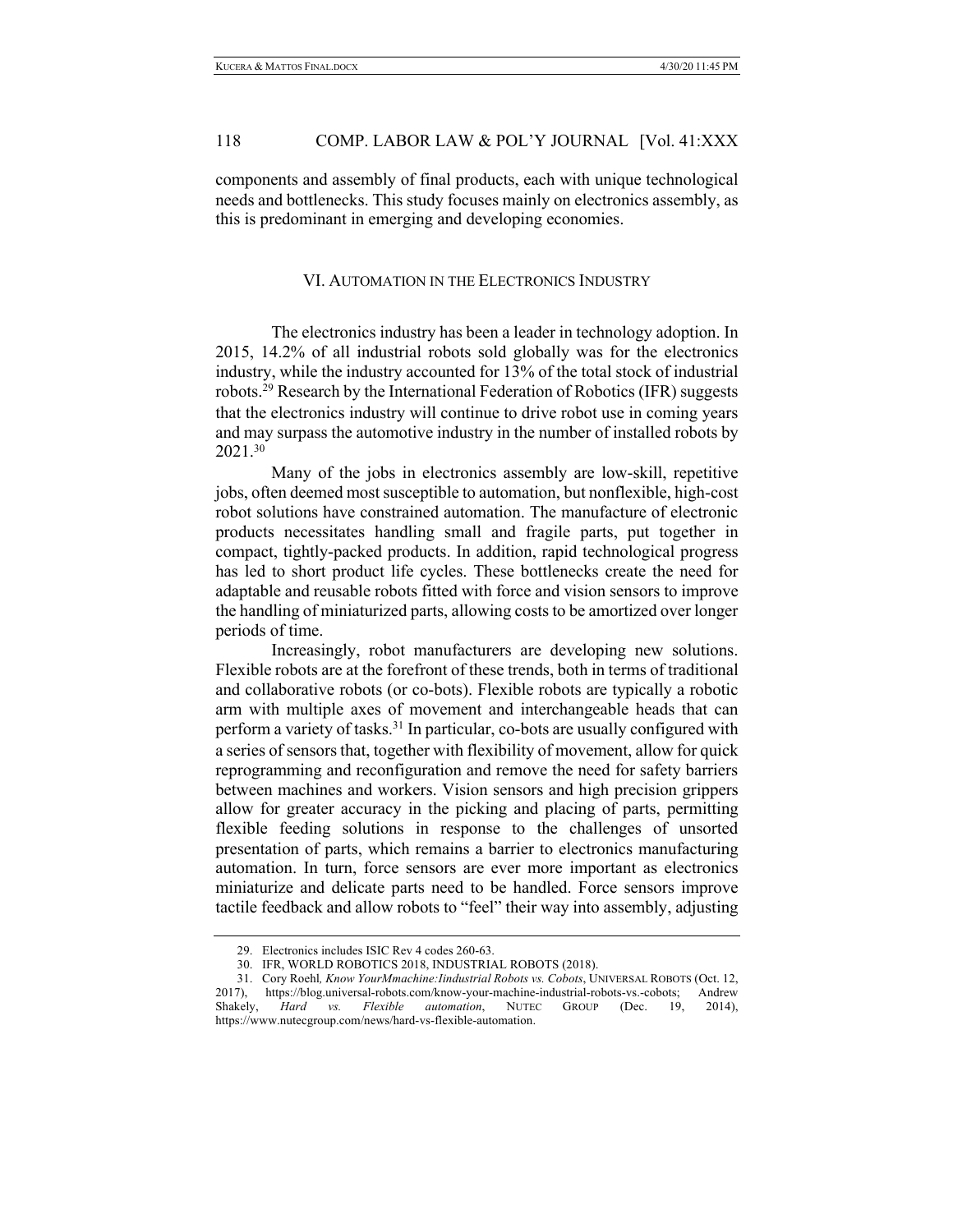force in response to a dynamic assembly process, according to Christopher Blanchette, FANUC Robotics America Corp.32

Most leading robot manufacturers now offer collaborative robots, frequently targeting electronics assembly. In 2014, ABB launched YuMi, a two-arm co-bot designed specifically to handle small parts, such as mechanical components for smartphones, tablets, and other consumer electronics.33 Kuka's LBR iiwa allows for the automation of complex assembly tasks and direct cooperation with workers, and is advertised as a solution to electronics manufacturing. Other firms such as Rethink Robotics and Universal Robots also produce and market co-bots specifically for use in the electronics industry.

These and other machinery manufacturers also continue to develop smaller and lighter traditional industrial robots for the electronics industry. In 2016, Kuka launched KR 3 Agilus, which involved Chinese electronics manufacturers in the development phase, with the intention to target electronics manufacturing in the Chinese and Asian markets.<sup>34</sup> Kuka's robot can, for instance, fasten screws with a diameter head of 1.4mm, common in mobile phones and other hardware, as well test keyboards, which is traditionally done manually by workers. There is also a new generation of four axes selective-compliance-articulated robot arms (SCARA) and other types of robots for use in electronics assembly.<sup>35</sup> This new generation of robots can increasingly perform tasks such as mounting small objects, gluing, setting very small screws in place, machine tending, and circuit board testing, among others.

A contraction in employment and an increased ratio of robots per thousand workers in the electronics industry of high-income countries—e.g. doubling in Europe and tripling in the United States between 2005 and 2015—suggests some automation has occurred in these countries.<sup>36</sup> In contrast, technology adoption has not prevented employment expansion in emerging countries, where both employment and robot usage have increased. Still, the use of robots in assembly remains limited. Production processes, technical challenges, and the state of automation in electronics is distinct

<sup>32.</sup> Bennett Brumson, *Robotics in Electronics*, ROBOTICS INDUS. ASS'N (June 8, 2011), https://www.robotics.org/content-detail.cfm/Industrial-Robotics-Industry-Insights/Robotics-in-Electronics/content\_id/2811.

<sup>33.</sup> Tanya Anandan, *Small assembly robots with big gains*, ROBOTICS INDUS. ASS'N (Sept. 28, 2015), https://www.robotics.org/content-detail.cfm/Industrial-Robotics-Industry-Insights/Small-Assembly-Robots-with-Big-Gains/content\_id/5708.

<sup>34.</sup> Kuka Robot Group, *Robotic Automation in the Electronics Industry: Kuka Talks Trends*, YOUTUBE (Mar. 30 2017),

https://www.youtube.com/watch?v=IwzUWLEgxvw&feature=youtu.be%20published%2030%20March 35. John Sprovieri, *Next-Gen SCARA Robots*, ASSEMBLY MAGAZINE (Apr. 2, 2018), https://www.assemblymag.com/articles/94230-next-gen-scara-robots.

<sup>36.</sup> It is worth noting that the top ten electronics exporters in 2015 accounted for over 95% of the global stock of robots in electronics that year.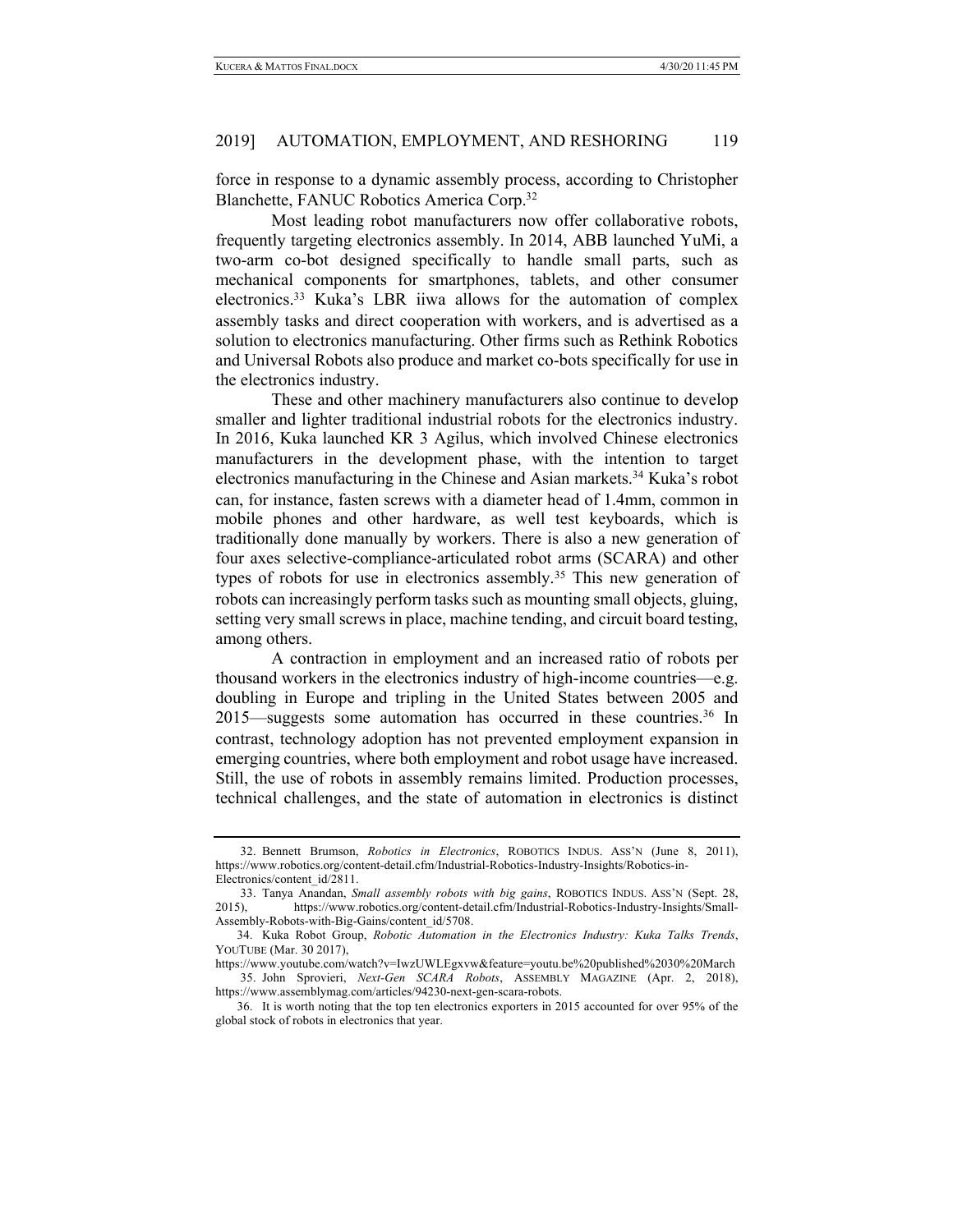between the manufacture versus assembly of components. A closer examination of the stock of robots in electronics by subsector reveals that although the stock of robots increased markedly overall, they are much more predominant in components.<sup>37</sup> Worldwide, there are over three times as many robots used in the production rather than the assembly of electronics components. Robots for the production of electronics components comprised 67% of all industrial robot purchases in the industry between 1996 and 2016. In 2016, such robots accounted for over 75% of the industrial robot stock in the industry. Moreover, assembly robots are highly concentrated in a few countries.

Table 4 shows annual purchases of robots for electronics assembly for the top ten largest markets in the period 1996-2016, all of which are amongst the top 2015 exporters in Table 3. Eight of the ten are high-income economies and the top three countries—namely Japan, South Korea and China, including Hong Kong and Taiwan—purchased 90% of robots for electronics assembly over these two decades. These economies drove the global stock of assembly robots to double between 2010 and 2015. The number of robots in middle-income exporters (except China) remains very limited and the industry remains labor-intensive.

<sup>37.</sup> Components relates to ISIC Rev 4 codes 260 (manufacture of electronic components and devices) and 261 (semiconductors, LCD, and LED) whereas assembly encompasses ISIC Rev 4 codes 262 (computers and peripheral equipment) and 263 (information and communications equipment domestic and professional without automotive parts), as defined in IFR, WORLD INDUSTRIAL ROBOTS 2017 (2017).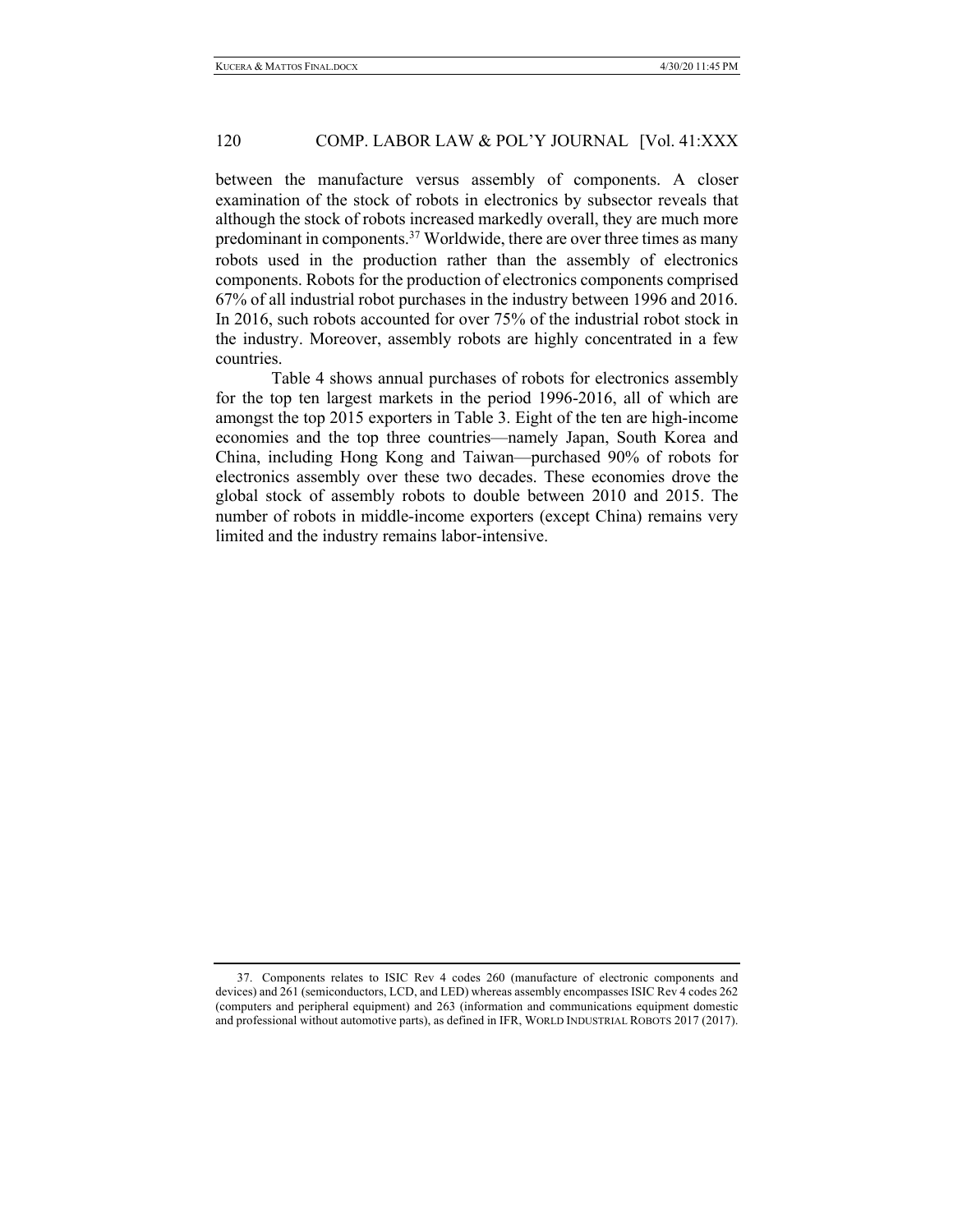| Table 4: Country Unit Sales of Industrial Robots in Electronics: 1996-2016 |             |                |                        |                |       |                |                |         |                                |                                |
|----------------------------------------------------------------------------|-------------|----------------|------------------------|----------------|-------|----------------|----------------|---------|--------------------------------|--------------------------------|
|                                                                            | China       |                | <b>Finland Germany</b> | Italy          |       | Japan Malaysia | South<br>Korea | Taiwan, | <b>United</b><br>China Kingdom | <b>United</b><br><b>States</b> |
| 1996                                                                       | $\Omega$    | 3              | $\Omega$               | 50             | 5,836 | 0              | 0              | 0       | 35                             | $\Omega$                       |
| 1997                                                                       | 0           | $\Omega$       | $\Omega$               | 70             | 6,287 | 0              | 0              | 0       | 70                             | 0                              |
| 1998                                                                       | 0           | $\Omega$       | $\Omega$               | 15             | 4,503 | 0              | 0              | 0       | 10                             | 0                              |
| 1999                                                                       | 0           | 42             | $\Omega$               | 17             | 4,915 | 0              | 0              | 0       | 21                             | 0                              |
| 2000                                                                       | 0           | 67             | $\Omega$               | 68             | 5,070 | 0              | 0              | 0       | 67                             | 0                              |
| 2001                                                                       | 0           | 52             | $\Omega$               | 89             | 980   | 0              | 649            | 0       | 5                              | 0                              |
| 2002                                                                       | 0           | 22             | $\Omega$               | 79             | 212   | 0              | 0              | 0       | 10                             | 0                              |
| 2003                                                                       | 0           | 22             | 77                     | 77             | 42    | 0              | 491            | 0       | 11                             | 0                              |
| 2004                                                                       | 0           | 20             | 92                     | 62             | 669   | 0              | 626            | 0       | 11                             | 0                              |
| 2005                                                                       | 0           | 123            | 136                    | 8              | 3,041 | 0              | 49             | 0       | 4                              | 0                              |
| 2006                                                                       | $\Omega$    | $\overline{2}$ | 59                     | $\overline{2}$ | 1,850 | 0              | 1,473          | 0       | 4                              | 0                              |
| 2007                                                                       | 0           | $\overline{2}$ | 154                    | $\mathbf{1}$   | 863   | 0              | 677            | 0       | 8                              | $\Omega$                       |
| 2008                                                                       | $\mathbf 0$ | $\Omega$       | 20                     | $\Omega$       | 659   | 0              | 806            | 0       | 0                              | 16                             |
| 2009                                                                       | 56          | $\Omega$       | 50                     | 21             | 198   | 49             | 715            | 115     | 2                              | 84                             |
| 2010                                                                       | 12          | 3              | 87                     | 13             | 1,200 | 320            | 1,075          | 214     | 0                              | 58                             |
| 2011                                                                       | 114         | 8              | 53                     | 8              | 1,388 | 202            | 2,948          | 80      | 3                              | 55                             |
| 2012                                                                       | 439         | 9              | 120                    | 29             | 908   | 209            | 2,739          | 699     | 1                              | 198                            |
| 2013                                                                       | 1,669       | $\overline{2}$ | 91                     | $\overline{7}$ | 747   | 216            | 2,158          | 2,542   | $\overline{2}$                 | 234                            |
| 2014                                                                       | 1,937       | 2              | 103                    | 35             | 1,284 | 19             | 914            | 3,461   | 23                             | 136                            |
| 2015                                                                       | 2,309       | $\Omega$       | 161                    | 0              | 1,686 | 0              | 4,544          | 0       | 0                              | 400                            |
| 2016                                                                       | 2,735       | 0              | 24                     | 0              | 630   | 0              | 4,908          | 0       | 0                              | 72                             |
|                                                                            |             |                |                        |                |       |                |                |         |                                |                                |

Source: International Federation of Robotics, World Robotics, 2017;

Refers to ISIC (Rev. 4) 262 and 263: Computers and peripheral equipment, information and communications equipmen domestic and professional without automotive parts.

To better understand the state of the industry and how it has evolved in the past few years, we explore publicly available information on two large players. Looking beyond task and occupation-based automation risk assessments, our examination of developments in Hon Hai Precision Industry (i.e. Foxconn) and Samsung Electronics' production strategies allows us to get a better grasp on the extent to which technology has been adopted in electronics assembly and whether there are signs of a rearrangement of global production.

# *A. Foxconn38*

Foxconn is the world's largest electronics contract manufacturer, with over 1 million workers employed. The company's interest in automation

<sup>38.</sup> Sources for Foxconn: Gulveen Aulakh, *Foxconn's Next India Facility to be in Navi Mumbai*, ECON. TIMES, Nov. 4, 2016; Gulveen Aulakh, *Committed to investing \$5 billion in Maharashtra: Foxconn*, ECON. TIMES, Feb. 17, 2018; BAIN & COMPANY, LABOUR 2030: THE COLLUSION OF DEMOGRAPHICS, AUTOMATION AND INEQUALITY (2018); David Barboza, *Before Wisconsin, Foxconn vowed big spending in Brazil. Few jobs have come*, N.Y. TIMES, Sept. 20, 2017; Alain Clapaud, *Robots*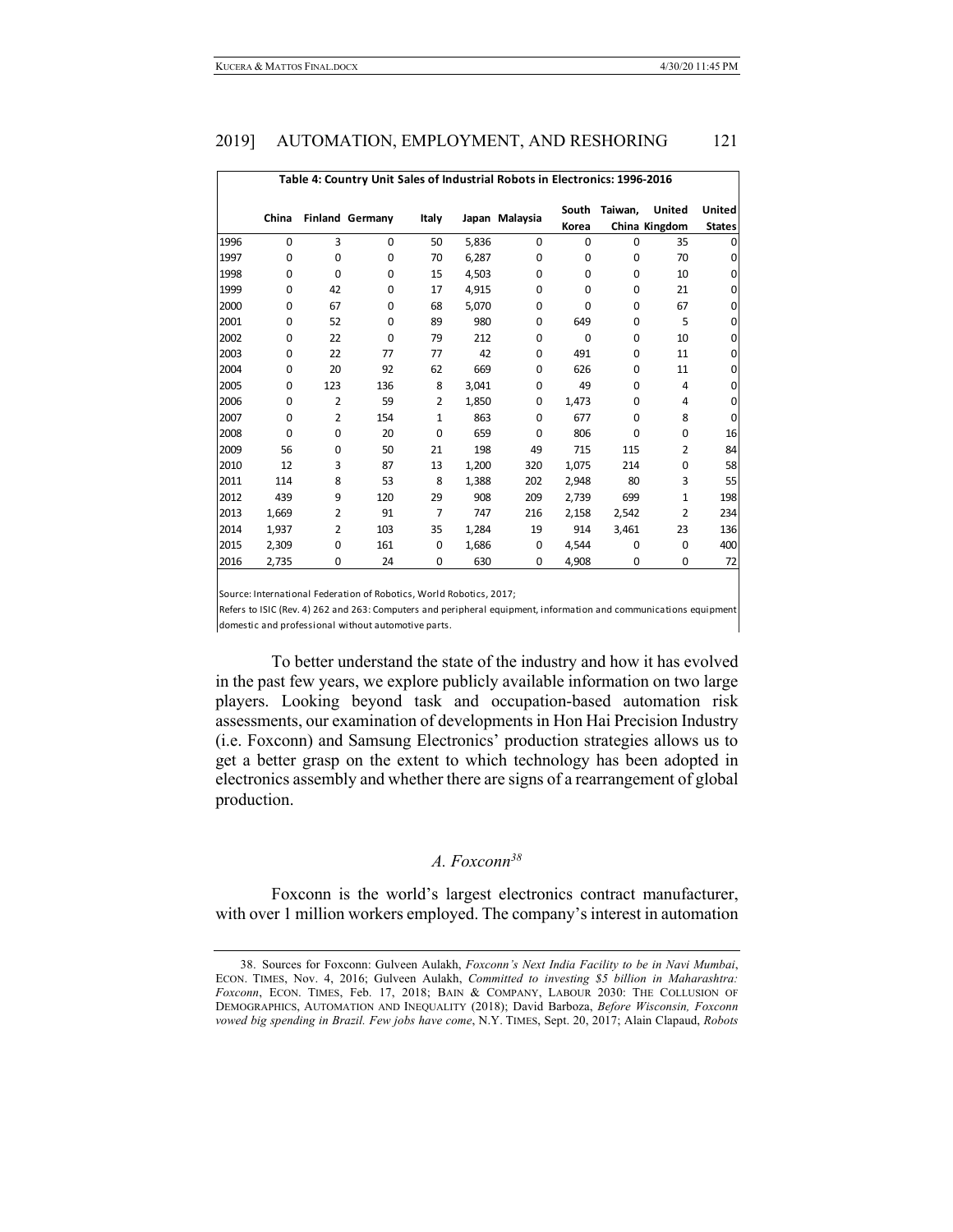led it to announce in 2011 plans to deploy 1 million robots in the following three years and, by 2015, it had an estimated 50,000 robots in operation. The push towards automation continues. Foxconn's handbook for the 2018 general shareholder's meeting revealed plans to invest over \$300 million in Internet of Things, artificial intelligence, and robotics research in the next five years. There have also been reports of significant technology-driven layoffs. A recent study by Bain & Company reports that Foxconn replaced 60,000 factory workers with robots due to declines in robot prices and higher wages in China, though there is skepticism as to whether these were indeed related to automation. Foxconn's general manager for automation technology, Day Chia-peng, stated in a recent interview: "The majority of our production lines employ a mix of automated stations and manual operations for the various process steps and we expect this to remain the case for the foreseeable future." This suggests that significant technological bottlenecks in assembly remain and that instead of full automation, new technologies will lead to teams of robots and workers, as in the examples of MAICA and BMW discussed above.

Although the majority of its production capacity is in China, Foxconn has taken steps to invest in production in high-income countries. In July 2017, Foxconn signed a Memorandum of Understanding (MoU) with the Government of Wisconsin in the United States, announcing plans to invest \$10 billion and create up to 13,000 jobs. It is, however, unclear whether the plans will materialize. In early 2019, it was reported that Foxconn was reconsidering plans to build an LCD display factory, citing high costs of assembling television screens in the United States and suggesting it would instead invest in an R&D facility. At the same time, the firm has also made plans to continue to invest in emerging economies. For instance, in August 2015, Foxconn signed a MoU with the Maharashtra Government in India, to invest \$5 billion, creating a minimum of 50,000 jobs within five years. Early 2018 reports indicate the promise had not yet concretized, even though the firm invested in other parts of the country. More recently, in 2019, several news articles report Foxconn is making further investments in India and will start to produce iPhones in the country.

*will do 70% of the work in Foxconn factories by 3 years*, 4EREVOLUTION (Mar. 1, 2015), http://www.4erevolution.com/en/foxconn-robots-2018/; THE ECONOMIST INTELLIGENCE UNIT, THE AUTOMATION READINESS INDEX: WHO IS READY FOR THE COMING WAVE OF AUTOMATION? (2018); Julia Horowitz, *It's official: Foxconn will get \$3 billion to build a plant in Wisconsin*, CNN (Sept. 19, 2017), https://money.cnn.com/2017/09/18/news/scott-walker-signs-foxconn-deal/index.html; Kensaku Ihara, *Foxconn plots \$4bn automation push as labor costs bite*, NIKKEI ASIAN REV. (Feb. 24, 2018), https://asia.nikkei.com/Asia300/Foxconn-plots-4bn-automation-push-as-labor-costs-bite; Yang Jie, Yoko Kubota & Newley Purnell, *Foxconn looks beyond China to India for iPhone assembly*, WALL ST. J., Jan. 22, 2019; Danielle Paquette, *Foxconn scraps plan to build factory in Wisconsin, will hire white-collared workers instead*, WASH. POST, Jan. 30, 2019; Anandita Singh Mankotia, *Wistron, Foxconn to invest Rs 7,500 cr over five years in India*", ECON. TIMES*,* Feb. 12, 2019; Gabriel Wildau, *Foxconn unit rises by maximum 44% in Shanghai trading debut*, FIN. TIMES, June 8, 2018.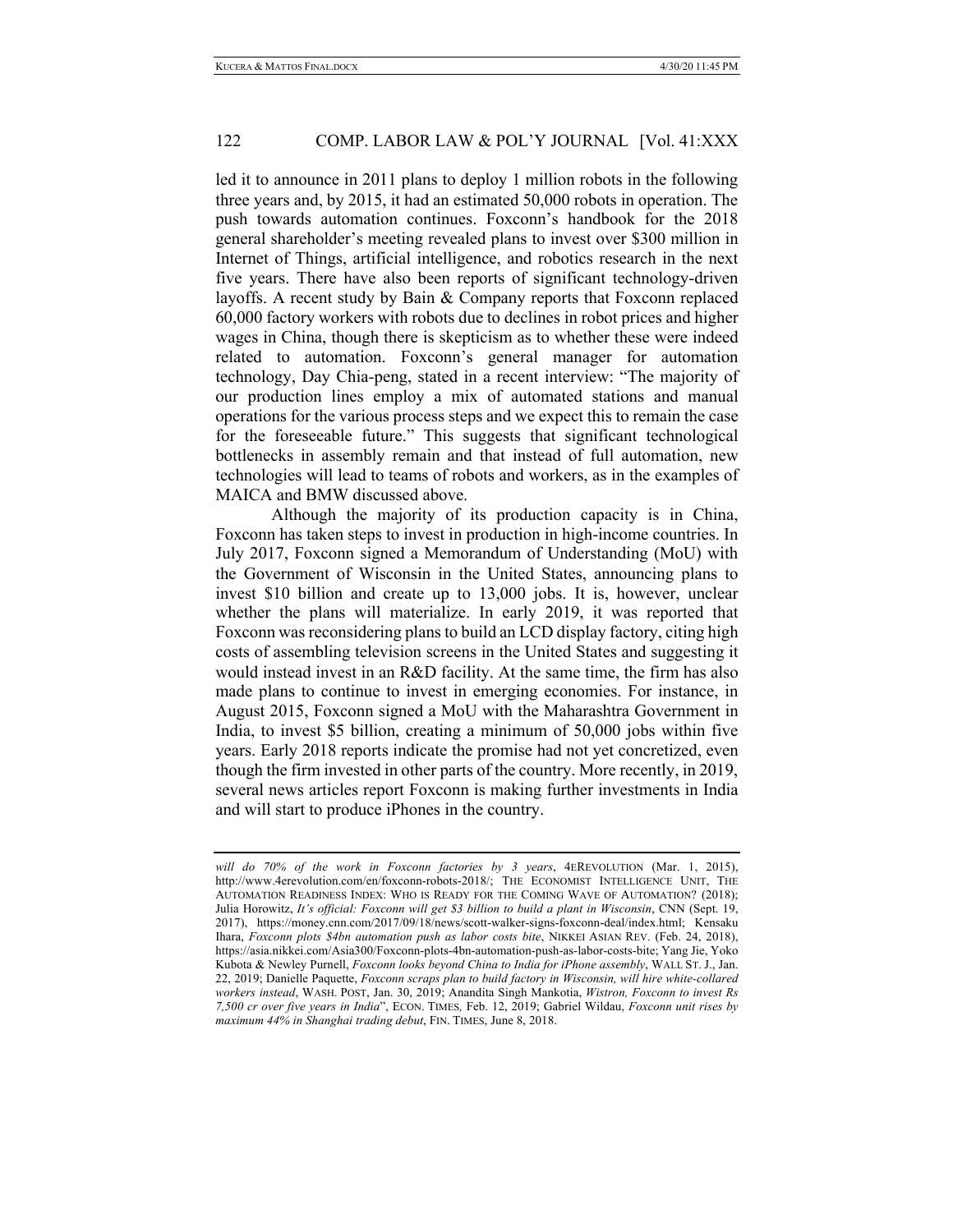# *B. Samsung Electronics39*

Unlike many of its competitors, Samsung Electronics retains significant manufacturing capacity. The company owns and operates several factories and thus relies less on outsourcing than many other firms in the industry. Publicly available information on the firm's mobile phone production suggests it may not yet make economic sense to automate assembly. It is reported that the majority of production takes place in emerging countries—including Brazil, China, India, and Vietnam—with only about 8% of phones estimated to be manufactured in South Korea, in spite of very advanced technological capabilities in South Korean facilities. According to recent reports:

> "Manufacturing in Gumi [in the South Korea] is more robotic than assembly by hand: It takes just 13 minutes for 14 giant machines to join a circuit board and battery, slip it behind a display, and seal it all into a glass and metal housing. It takes 30 minutes total to make the phone, counting the time required to install the operating system. In that time, only two or three people actually handle any given phone*.*" Jeremy Kaplan, of digitaltrends.com reporting on Samsung's Gumi factory.

Therefore, it appears that technological advancements could allow for a high degree of automation in mobile phone assembly, but low-cost labor-intensive assembly remains economically advantageous. A 2015 study calculated that the processing cost per Samsung Electronics mobile phone in Vietnam was equivalent to 30% of the cost in South Korea. It is estimated

<sup>39.</sup> Sources for Samsung: Why Samsung of South Korea is the biggest firm in Vietnam, ECONOMIST, Apr.12, 2018; Jeremy Kaplan, Samsung punches back: With Galaxy S8, comes back stronger and better than ever before, DIGITAL TRENDS (Mar. 29, 2017), https://www.digitaltrends.com/mobile/behindscenes-samsung-designed-built-galaxy-s8-s8/; Keun Lee & Mosuup Jung, Overseas factories, domestic employment and technological hollowing out: a case study of Samsung's mobile phone business, 151 REV. WORLD ECON. 461 (2015); Cho Jin-young, 50% of Samsung mobile phones made in Vietnam, BUSINESS KOREA (Jan. 28, 2015), http://www.businesskorea.co.kr/news/articleView.html?idxno=8785; Dane O'Leary, Where are smartphones made?, ANDROID AUTHORITY (Aug. 5, 2016), https://www.androidauthority.com/where-smartphones-are-made-707989/; SAMSUNG, SUSTAINABILITY REPORT 2018 (2018); Samsung, Samsung inaugurates world's largest mobile factory in India; Honorable Prime Minister Shri Narendra Modi flags-off 'Make for the world,' SAMSUNG NEWSROOM INDIA (July 9, 2018), https://news.samsung.com/in/samsung-inaugurates-worlds-largest-mobile-factory-in-india; Samsung, Samsung shows dedication to IoT with \$1.2 billion investment in R&D, SAMSUNG NEWSROOM U.S., (June 21, 2016), https://news.samsung.com/us/samsung-electronics-internet-of-things-planning-1- 2-billion-for-u-s-research-and-development-of-iot/; Samsung, Samsung Austin semiconductor continues central Texas growth with more than \$1 billion in investment, SAMSUNG NEWSROOM U.S. (Nov. 1, 2016), https://news.samsung.com/us/samsung-austin-semiconductor-sas-continues-central-texas-growth-withmore-than-1-billion-in-investment/.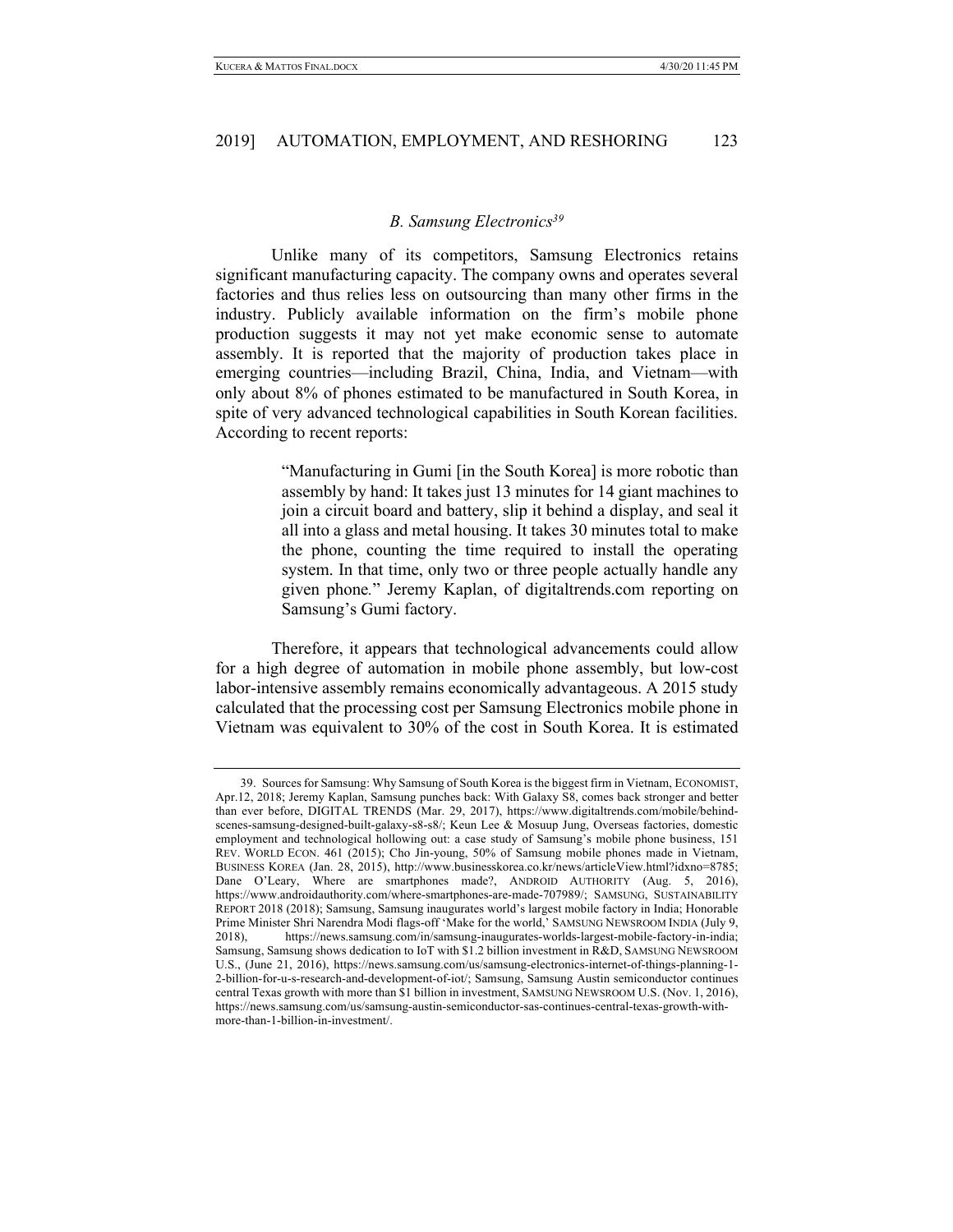that the firm's factories in Vietnam produced over 50% of Samsung Electronics smartphones, and employed over 100,000 people in 2017 almost 60% of all employees in Asia (excluding South Korea). And the company continues to invest in manufacturing capacity in emerging countries. In July 2018, Samsung Electronics opened the world's largest mobile phone factory in India. At the same time, in 2016, the company announced investments of over \$2 billion in the United States on Internet of Things R&D and a semiconductor factory. This indicates a preservation of the traditional international division of labor, whereby high value-added, technology-intensive activities (requiring less labor) remain in higher-cost locations, while (more labor-intensive) assembly is done in low-cost areas.

#### VII. ELECTRONICS SUMMARY

New technologies and their potential impact on employment feature prominently in public debates. Concerns over job losses stem from estimates based on the idea that jobs characterized by high incidence of repetitive tasks are most susceptible to automation. In such a context, employment in laborintensive electronics assembly in middle-income countries is deemed at high risk of technological unemployment. Assembly workers would be in competition with automation in their own countries, as well as in highincome economies, which could lead to reshoring. Fears are heightened by rising sales and stock of robots in the electronics industry, especially in highincome countries. The existence of Samsung Electronics' highly automated mobile assembly plant in Gumi suggests that new technologies are increasingly capable of performing many of the assembly tasks traditionally done by hand, further corroborating the negative outlook on job displacement and reshoring. But our research indicates that there are several caveats to a scenario in which robots replace workers in fully automated assembly lines.

The majority of robots in the electronics industry are for the manufacture of components, rather than assembly, which have distinct technical needs and challenges. Moreover, despite advanced technical capabilities in South Korea, Samsung Electronics assembles over 90% of mobile phones in labor-intensive low-cost locations. It thus appears that, currently, it does not make economic sense to adopt emerging automation technologies for electronics assembly and that the comparative advantage of low-cost labor persists. In addition, Foxconn's general manager for automation technology has stressed that for the foreseeable future, robots and workers will continue to collaborate on the shop floor. This indicates that technological bottlenecks related to requirements such as flexibility and tactile dexterity have not yet been fully remedied. It is also possible that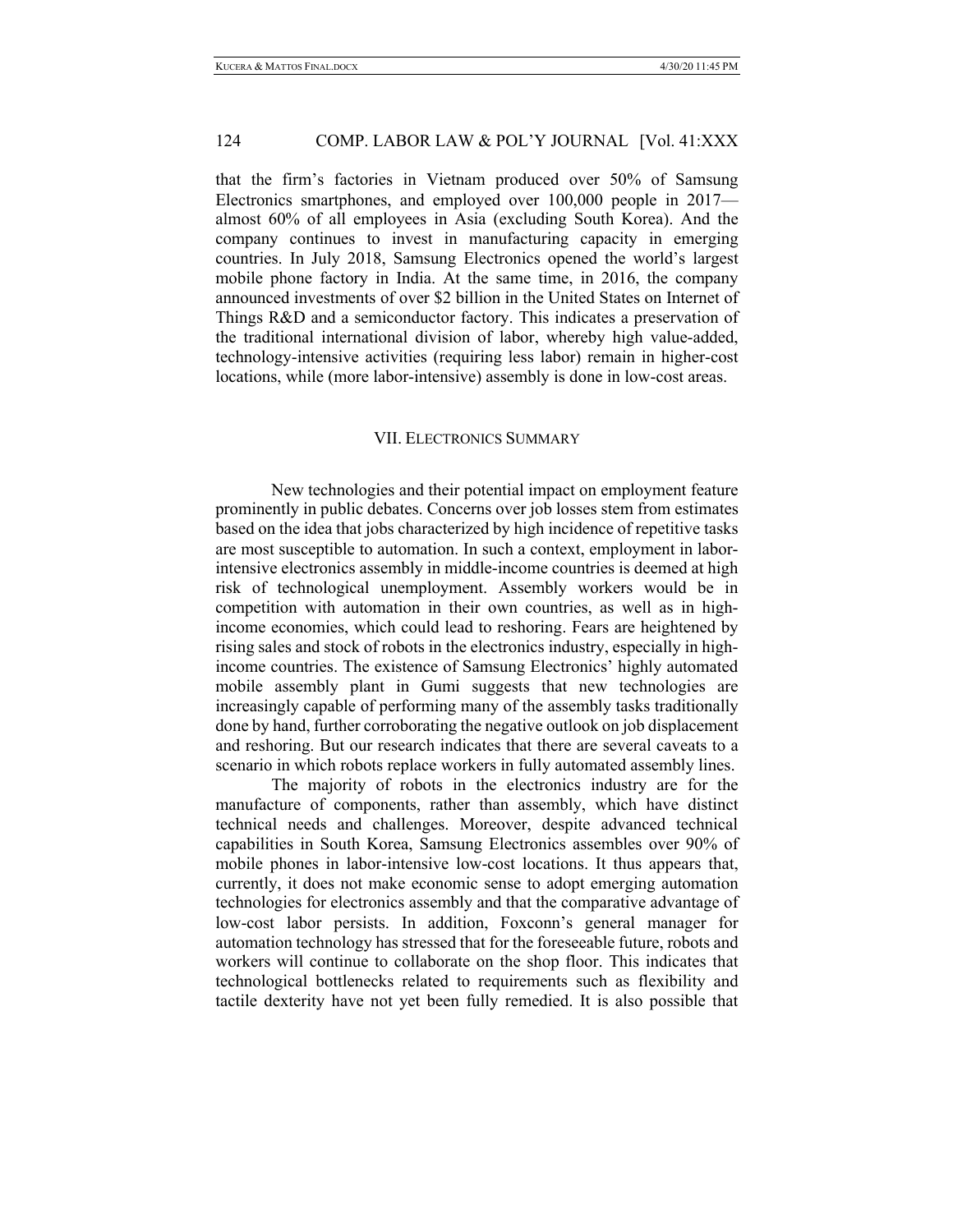electronics assembly automation takes the shape of labor augmentation rather than displacement. It has been found that in the heavily automated automotive manufacturing, teams of robots and workers perform better than teams of workers or robots alone, as highlighted above.

Technology availability is not the only factor favoring the permanence of electronics assembly in middle-income countries. Previous research indicates that a significant movement of electronics manufacturing back to Europe and the United States is unlikely.<sup>40</sup> Industry experts suggest that it would currently not be possible to achieve the same speed of production in Europe or the United States as is possible in China. Wellestablished Asian manufacturing hubs cluster suppliers, skills, and infrastructure that may be hard and costly to replicate. Distance from the Asian supply chain has been cited as one of the factors threatening the promised LCD display factory in Wisconsin.41 The importance of clusters is also evident in the months-long delay in the assembly of Apple computers in Texas, due to the contractor's inability to procure sufficient U.S.-made screws.<sup>42</sup> In addition, a growing trend to keep production close to customers could eventually lead to some reshoring, but it could also support electronics production in emerging and developing countries with expanding markets. In Asia, rising labor costs in China provide opportunities to countries such as India and Vietnam, with relatively low labor cost and sizable domestic markets.

It is also important to note that the impact of greater automation on workers is not only restricted to job displacement, but also affects working conditions and compensation. It has been argued that robots may improve workers' welfare by performing dirty, dull, and dangerous tasks.<sup>43</sup> On the other hand, the presence of robots can increase pressure on the pace of workers, as has been observed in robot-worker collaboration in warehousing.<sup>44</sup> Greater use of automation technologies in assembly lines could also reduce the number of workers or their working hours, with potentially negative consequences on earnings. These are critical concerns in the assembly of electronics, where poor working conditions have made headlines on multiple occasions, including for issues related to under

<sup>40.</sup> Chang & Huynh, *supra* note 2.

<sup>41.</sup> Valerie Bauerlein, *Foxconn tore up a small town to build a big factory*—*then retreated*, WALL ST. J., Apr. 29, 2019.

<sup>42.</sup> Jack Nicas, *A tiny screw shows why iPhones won't be 'assembled in U.S.A.'*, N.Y. TIMES, Jan. 28, 2019.

<sup>43.</sup> Charlotte Shea, *Robots tackling the three D's of industry*, ROBOTIQ (Aug. 17, 2016), https://blog.robotiq.com/robots-tackling-the-three-ds-of-industry.

<sup>44.</sup> Radhamadhavan Madhavan, Ludovic Righetti & William Smart, *The Impacts of Robotics and Automation on Working Conditions and Employment [Ethical, Legal, and Societal Issues],* 25 IEEE ROBOTICS & AUTOMATION MAGAZINE 126 (2018).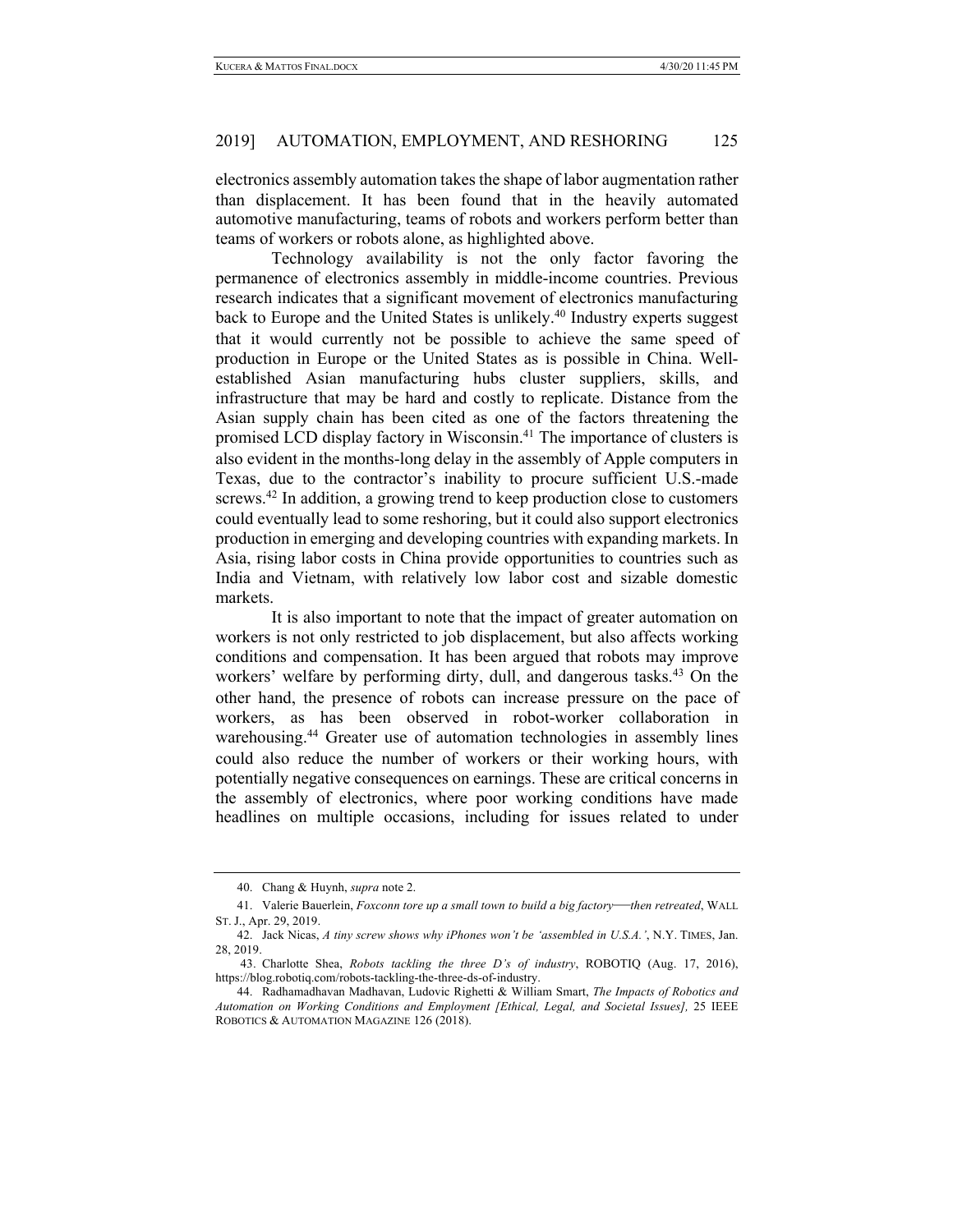compensation.45 This is even more crucial given that many of the countries with large electronics assembly industries are not signatories to international conventions on freedom of association and collective bargaining.46

# VIII. CONCLUDING REMARKS

Mindful of the alarmist concerns accompanying the current wave of automation, the ILO Director General's report on the future of work asks "whether the unfurling technological revolution . . . is so far-reaching in its labour-replacing potential that it is inherently different from what has been experienced in the past, and on balance is an inhibitor rather than a generator of decent work."47 Much of concern about new automation technologies and jobs is based on a narrow emphasis on substitution effects at the task level, but technology affects jobs no less importantly through complementarity effects, market expansion effects, income effects, and input-output production linkage effects with associated income-induced effects. These effects can play out in different directions at different levels of aggregation that is, at the task, enterprise, industry, and economy-wide levels—such that negative substitution effects at the task level can be offset, for example, by complementarity and market effects at the enterprise and industry levels.<sup>48</sup> The cases of MAICA semi-automated machinery in the apparel industry and collaborative robots in the electronics industry suggest potentially significant complementarities between machines and workers, and both industries are also experiencing rapid market expansion.

Yet, as noted above, even focusing on substitution effects at the task level can yield widely different results, as exemplified by the studies of Frey and Osborne versus Arntz et al. <sup>49</sup> We have also seen that robots—the archetype of computer-controlled automation—are overwhelmingly concentrated in richer, developed countries. Insofar as developing countries have a greater extent of more readily-automatable work, the geographical distribution of robots is the opposite of what one would expect if technological considerations were decisive in their deployment.

<sup>45.</sup> Jamie Condliffe, *Foxconn is Under Scrutiny for Working Conditions. It's Not the First Time,* N.Y. TIMES, June 11, 2018.

<sup>46.</sup> Such as International Labour Organization (ILO), Freedom of Association and Protection of the Right to Organise Convention, July 9, 1948, Convention No. 87; and No. 98, ILO, Right to Organise and Collective Bargaining Convention, July 1, 1949, Convention No. 98..

<sup>47.</sup> ILO DIRECTOR GENERAL, THE FUTURE OF WORK CENTENARY INITIATIVE (2015).

<sup>48.</sup> For valuable discussions on these issues, see David Autor, *Why Are There Still So Many Jobs? The History and Future of Workplace Automation*, 29 J. ECON. PERSPECTIVES 3 (2015); Flavio Calvino & Maria Enrica Virgillito, *The Innovation-Employment Nexus: A Critical Survey of Theory and Empirics*, 32 J. ECON. SURVEYS 83 (2017).

<sup>49.</sup> *Id*.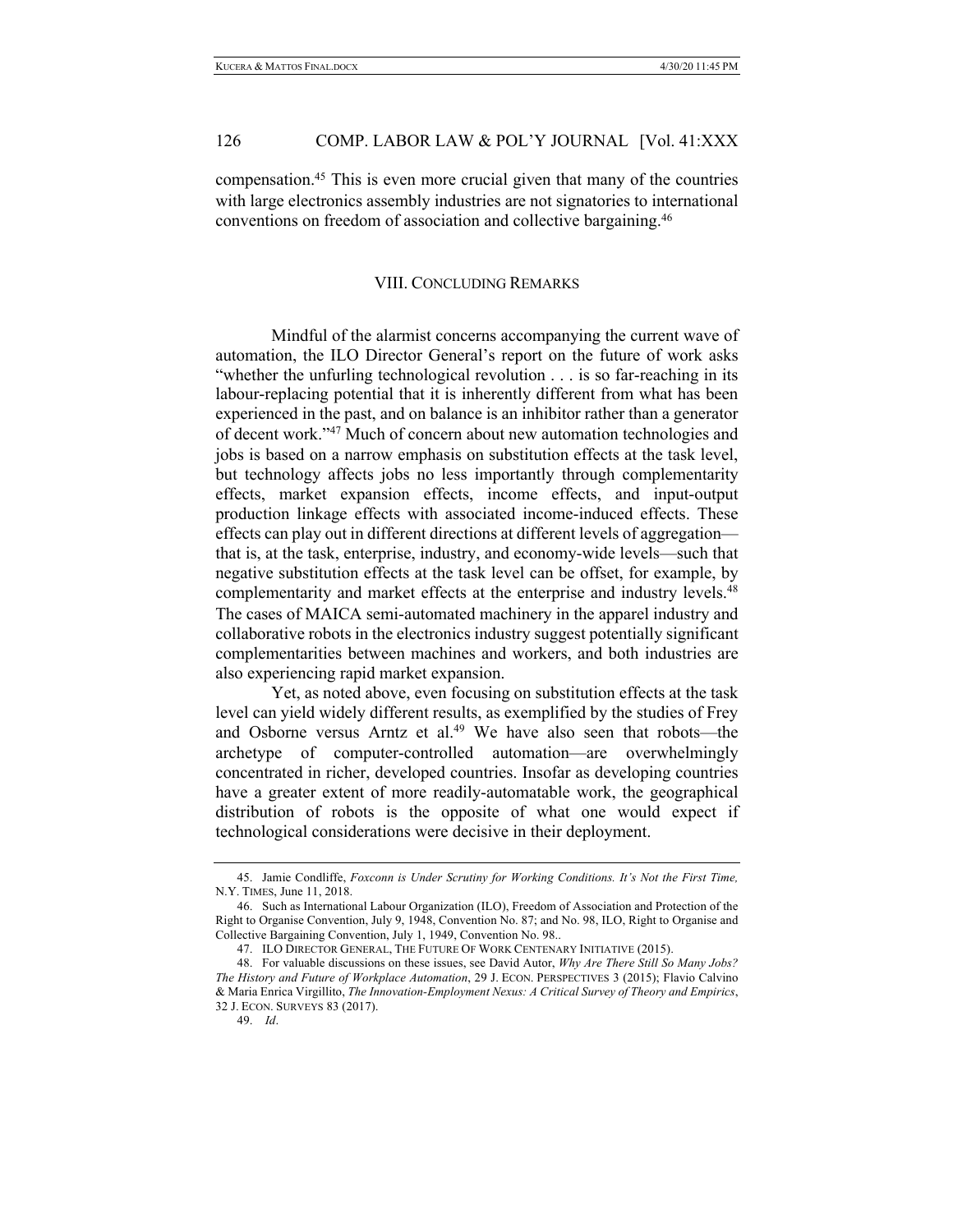Our approach differs from these studies in taking a more shop floor perspective, focusing on companies that are makers and users of new automation technologies in the apparel and electronics industries. This leads us to conclude that the technological bottlenecks to the implementation of new automation technologies are often underestimated. In apparel sewing, a key challenge in using robots results from the pliability of fabric, pieces of which need to be accurately aligned before they are sewn—something workers can readily accommodate, but robots cannot. In the electronics industry, the use of robots is increasing rapidly, particularly for the production of components. Yet, substantial technological bottlenecks remain to the use of robots in electronics assembly, regarding such operations of picking up the correct part among an assortment of parts and inserting small flexible parts into tightly-packed consumer electronics, challenges that are exacerbated by the short product cycles of such electronics.

There is also an ambiguity in empirical studies of the effects of new automation technologies, depending on whether they estimate potential labor displacement at the level of jobs vs. working hours spent on readily automatable versus non-readily automatable tasks for a given job. The automation of these tasks could result in pressure for fewer working hours for any given worker, or, the consolidation of non-readily automatable tasks among fewer workers. Though one must exercise caution in taking the estimates of these various studies at face value, the point remains that translating the share of working hours that are potentially automatable into the share of jobs that are potentially automatable is ultimately a contestable social rather than narrow technological consideration. New automation technology can impact the quality as well as the quantity of jobs, as suggested by the examples of collaborative robots being associated with greater work intensity and the threat of automation being used to counter workers' demands for better working conditions and pay.

As for the reshoring or nearshoring of production back towards developing countries, the evidence does not at present suggest a decisive trend.<sup>50</sup> At the same time, it would be rash to be dismissive of concerns over future reshoring, for the costs and capabilities of new automation technologies are rapidly evolving, while labor costs in many developing countries are rising. Nor is this issue reducible to unit costs of production for reshoring provides other potential benefits, including more just-in-time production that is particularly important for the marketing strategy of the fast fashion segment of the apparel industry. Should reshoring become a significant trend, developing countries will be faced with a new set of challenges, including the need to strengthen skills policies so that workers

<sup>50.</sup> Koen De Backer, Carlo Menon, Isabelle Desnoyers-James & Laurent Moussiegt, *Reshoring: Myth or Reality?* (OECD Science, Technology and Industry Policy Papers No. 27, 2016); UNCTAD, *Robots and Industrialization in Developing Countries* (Policy Brief No. 50, 2016).